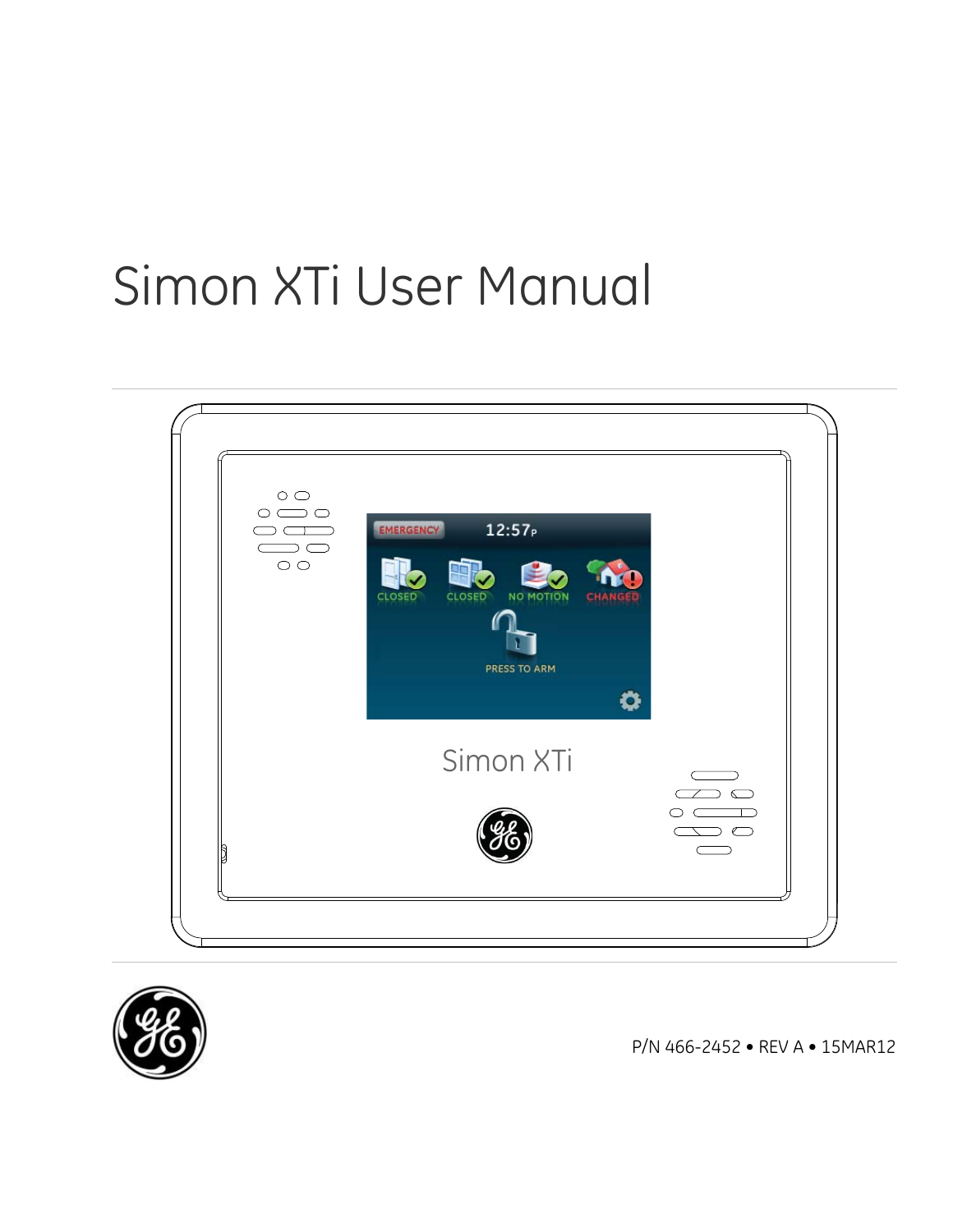| Copyright                  | © 2012 UTC Fire & Security. All rights reserved.                                                                                                                                                                                                                                                                                                                                                                                                                                                                    |  |  |
|----------------------------|---------------------------------------------------------------------------------------------------------------------------------------------------------------------------------------------------------------------------------------------------------------------------------------------------------------------------------------------------------------------------------------------------------------------------------------------------------------------------------------------------------------------|--|--|
| <b>Trademarks and</b>      | The Simon XTi name and logo are trademarks of UTC Fire & Security.                                                                                                                                                                                                                                                                                                                                                                                                                                                  |  |  |
| patents                    | GE and the GE monogram are trademarks of the General Electric Company and are under<br>license to UTC Fire & Security, 9 Farm Springs Road, Farmington, CT 06034-4065, USA                                                                                                                                                                                                                                                                                                                                          |  |  |
|                            | Other trade names used in this document may be trademarks or registered trademarks of<br>the manufacturers or vendors of the respective products.                                                                                                                                                                                                                                                                                                                                                                   |  |  |
| Manufacturer               | UTC Fire & Security Americas Corporation, Inc.<br>1275 Red Fox Rd., Arden Hills, MN 55112-6943, USA.                                                                                                                                                                                                                                                                                                                                                                                                                |  |  |
| <b>FCC compliance</b>      | This equipment has been tested and found to comply with the limits for a Class B digital<br>device, pursuant to Part 15 of the FCC rules. These limits are designed to provide<br>reasonable protection against harmful interference when the equipment is operated in a<br>residential environment. This equipment generates, uses, and can radiate radio frequency<br>energy and, if not installed and used in accordance with the instruction manual, may<br>cause harmful interference to radio communications. |  |  |
|                            | FCC Part 15 registration number: B4Z-910C-SIMON<br>IC: 1175C-910CSIMO                                                                                                                                                                                                                                                                                                                                                                                                                                               |  |  |
|                            | Part 68. This equipment complies with Part 68 of the FCC rules and the requirements<br>adopted by the ACTA.                                                                                                                                                                                                                                                                                                                                                                                                         |  |  |
|                            | FCC registration number: US: B4ZAK02B55910                                                                                                                                                                                                                                                                                                                                                                                                                                                                          |  |  |
|                            | Canada: 1175C-910CSIXT<br>Ringer Equivalence 0.2B<br>Load Number 0.2                                                                                                                                                                                                                                                                                                                                                                                                                                                |  |  |
| <b>Contact information</b> | www.utcfireandsecurity.com or www.interlogix.com                                                                                                                                                                                                                                                                                                                                                                                                                                                                    |  |  |
| <b>Customer support</b>    | www.interlogix.com/customer-support                                                                                                                                                                                                                                                                                                                                                                                                                                                                                 |  |  |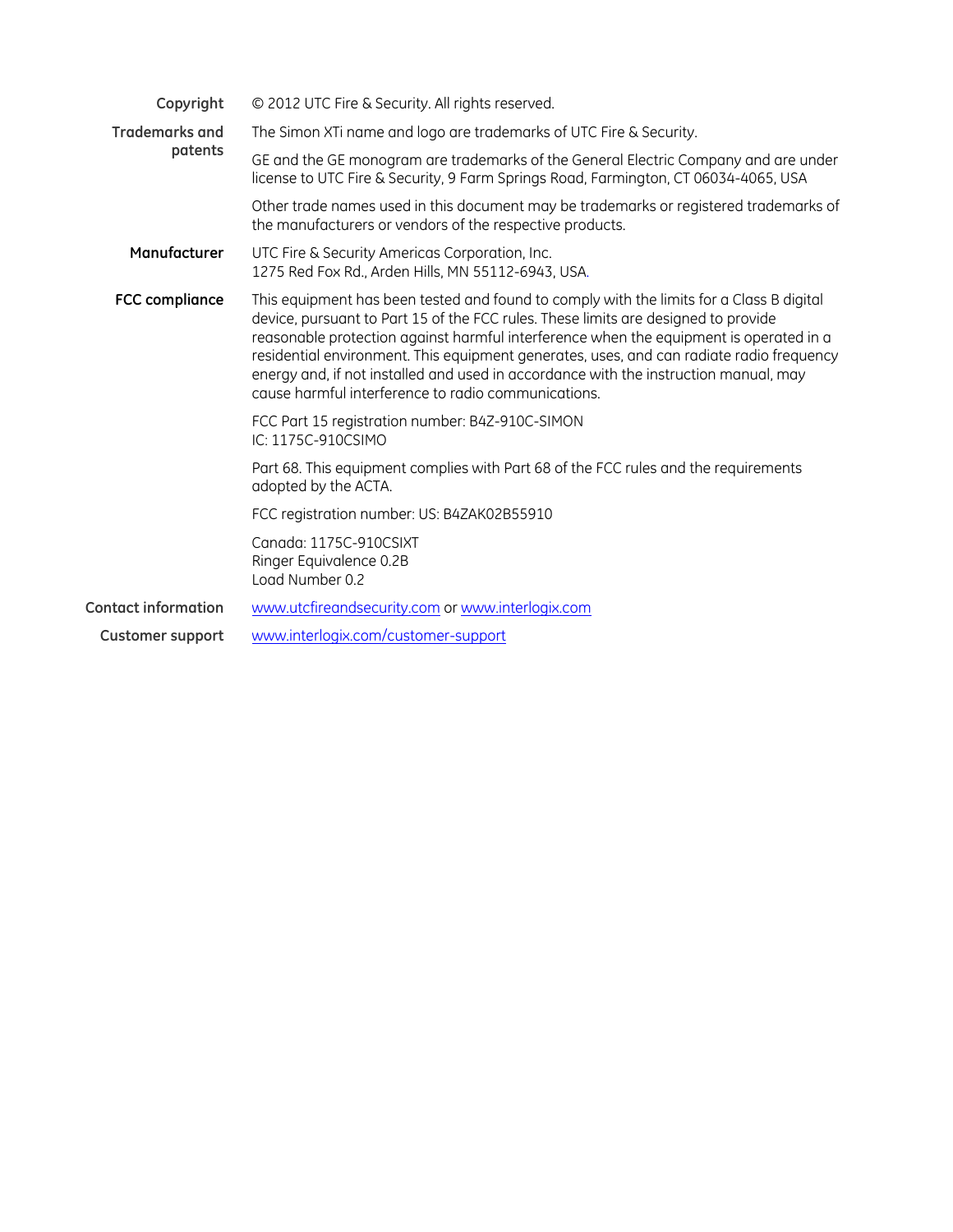## Content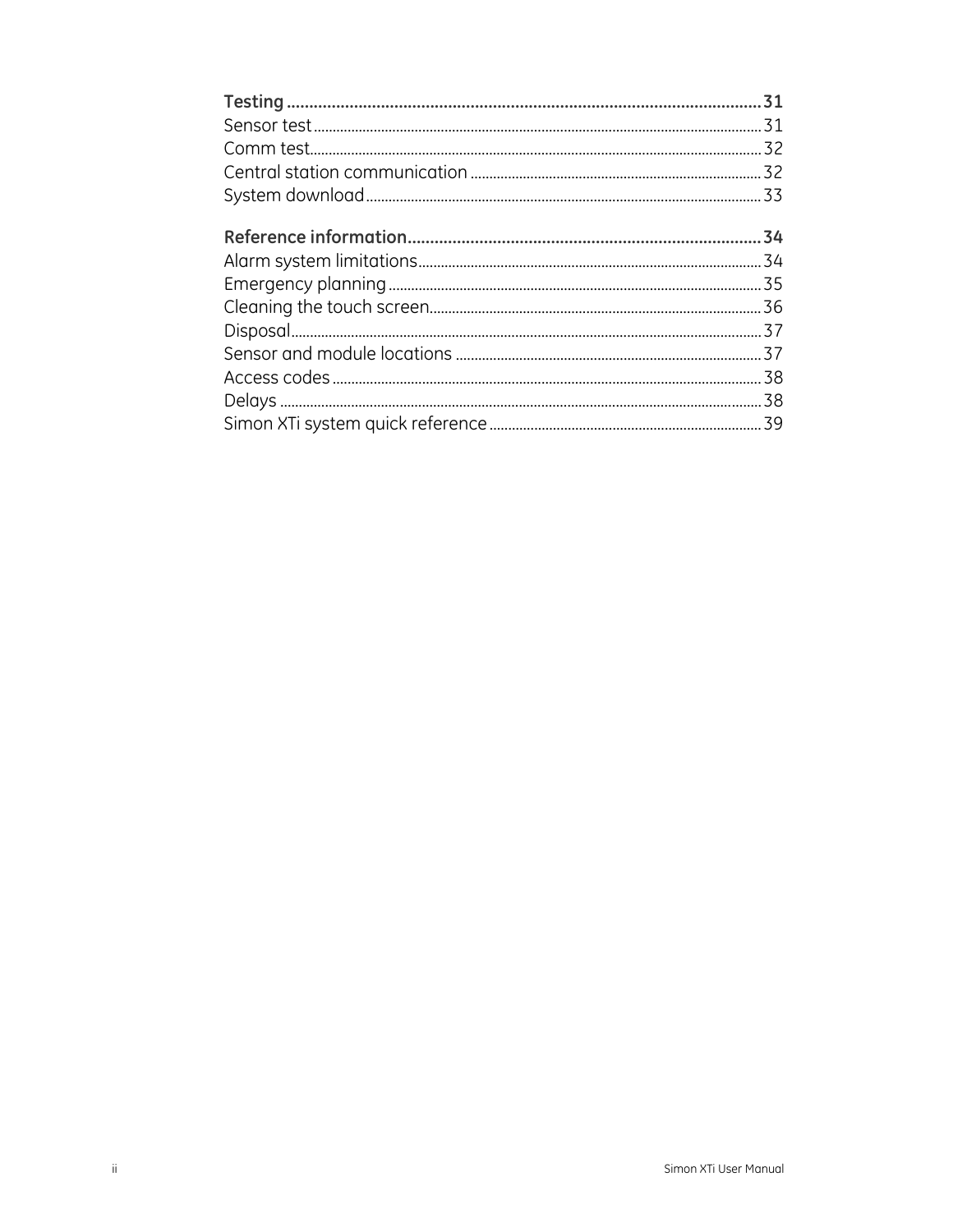## <span id="page-4-0"></span>**Introduction**

The Simon XTi uses wireless technology to warn your family about intrusion, carbon monoxide and fire. The system communicates with a central monitoring station and sends voice messages to an offsite phone.

The security system uses sensors that communicate alarms to the control panel using radio waves. The system is supervised, meaning that the panel checks the status of each sensor to detect problems. If the panel detects trouble, it will notify you with displayed and spoken messages, beeps, and indicator lights. A Simon XTi installation may include any of the devices listed in [Table 1](#page-4-1) [below.](#page-4-1)

| Component     | <b>Type</b>                                                                       | Description                                                                                                                                                                                                                 |  |
|---------------|-----------------------------------------------------------------------------------|-----------------------------------------------------------------------------------------------------------------------------------------------------------------------------------------------------------------------------|--|
| Control panel |                                                                                   | Operates and programs your security system. It communicates<br>to you through displayed and spoken messages. The panel can<br>communicate to a central monitoring station and send voice<br>messages to your offsite phone. |  |
| Touchpads     | Simon XT talking<br>touch screen and<br>Simon XT Talking<br>Touchpad <sup>a</sup> | Controls the security system primarily from within the house.                                                                                                                                                               |  |
|               | Key fob <sup>a</sup>                                                              | This keychain touchpad controls the security system from within<br>or near the outside of your home.                                                                                                                        |  |
| Sensors       | Indoor motion                                                                     | Detects motion in protected indoor area. When motion is<br>detected, the panel may respond by sounding chimes or an<br>alarm.                                                                                               |  |
|               | Outdoor motion                                                                    | Detects motion in a protected outdoor area. When motion is<br>detected, the system may respond by sounding chimes or<br>turning on outside lights. These sensors are not used for intrusion<br>detection.                   |  |
|               | Glassbreak sensor                                                                 | Glassbreak sensors respond to shock waves of breaking glass.                                                                                                                                                                |  |
|               | Door/window                                                                       | Detects the opening of a door or window.                                                                                                                                                                                    |  |
|               | Smoke                                                                             | Detects smoke or a significant rise in temperature. They have a<br>built-in siren that sounds when smoke or a significant rise in<br>temperature is detected.                                                               |  |
|               | Carbon monoxide <sup>a</sup>                                                      | Detects carbon monoxide. They have a built-in siren that sounds<br>when carbon monoxide is detected.                                                                                                                        |  |

#### <span id="page-4-1"></span>**Table 1: Simon XTi system components**

a. Not verified for use by UL.

You can send commands or instruct your security system through a series of key presses on the panel, touchpads, or a remote telephone.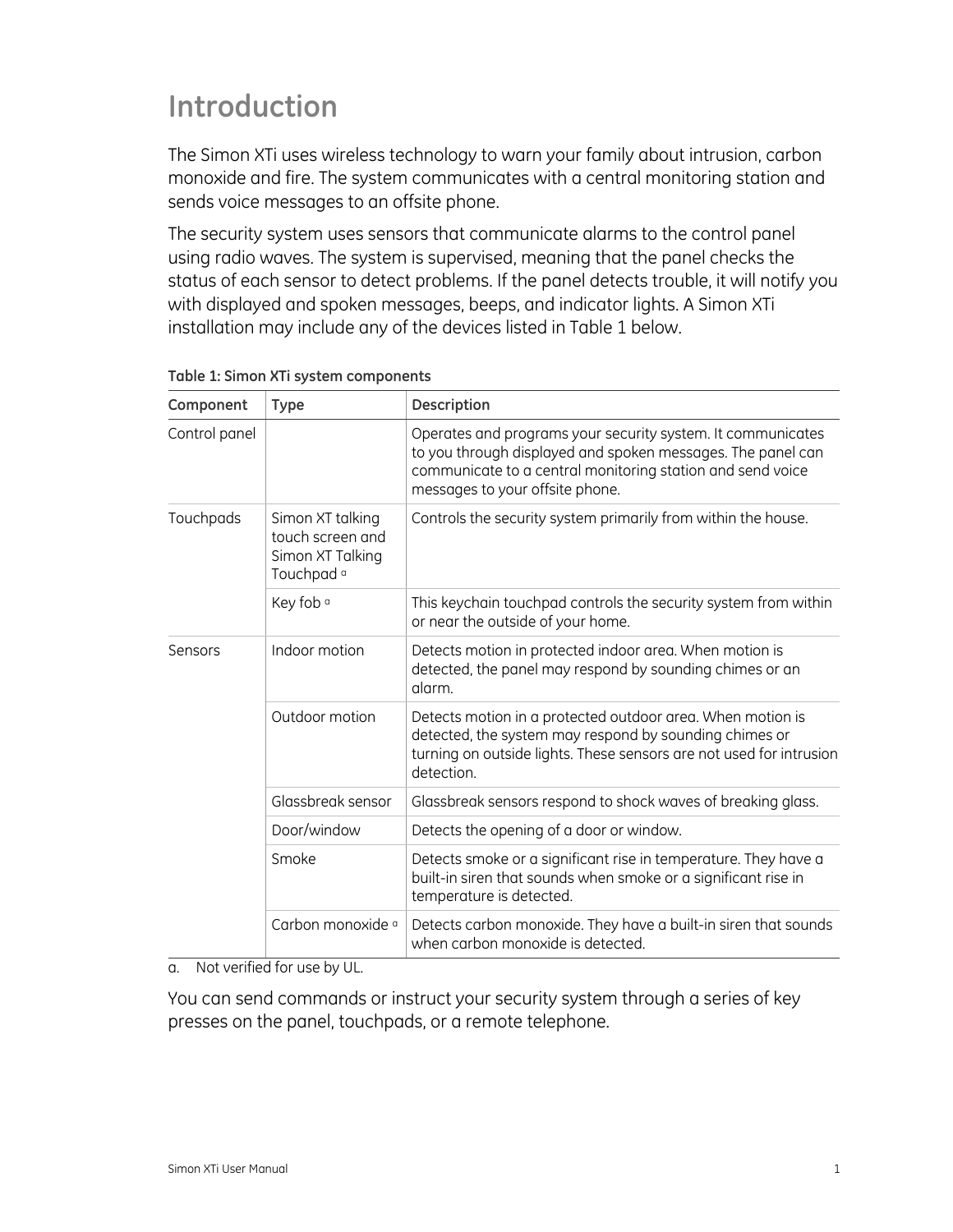**Table 2: System communication devices** 

| <b>Device</b>                    | <b>Description</b>                                                                                                                                                                                                                                                                                                                                                                                                                                                                                          |  |  |
|----------------------------------|-------------------------------------------------------------------------------------------------------------------------------------------------------------------------------------------------------------------------------------------------------------------------------------------------------------------------------------------------------------------------------------------------------------------------------------------------------------------------------------------------------------|--|--|
| Control panel                    | You can enter commands for your security system using the graphical<br>user interface on the panel. Depending on how your system is<br>programmed, you may need to enter an access code for certain<br>commands. An access code is a numeric code that allows authorization<br>to operate your security system.                                                                                                                                                                                             |  |  |
| Simon XT talking touch<br>screen | The two-way talking touch screen is a wireless device that provides a<br>graphical user interface that allows you to: arm the system (doors,<br>windows, and motion sensors), disarm the system, activate a panic alarm<br>to call the central monitoring station in an emergency, check system<br>status, and turn system controlled lights on or off, all while providing voice<br>feedback. The touch screen also provides trouble beeps, entry/exit beeps<br>and alarm sounds (Panic, Police, or Fire). |  |  |
| Key fob                          | Key fobs are handy for simple arming and disarming control functions.<br>They are portable and can be carried offsite in a purse or pocket.                                                                                                                                                                                                                                                                                                                                                                 |  |  |
| Telephone                        | Touchtone telephones can be used to communicate with your system<br>while you are offsite. Ask your installer if you have this feature.                                                                                                                                                                                                                                                                                                                                                                     |  |  |

**Note:** The default master code is 1-2-3-4 when the security system is shipped from the factory. You should change your code after your system is installed.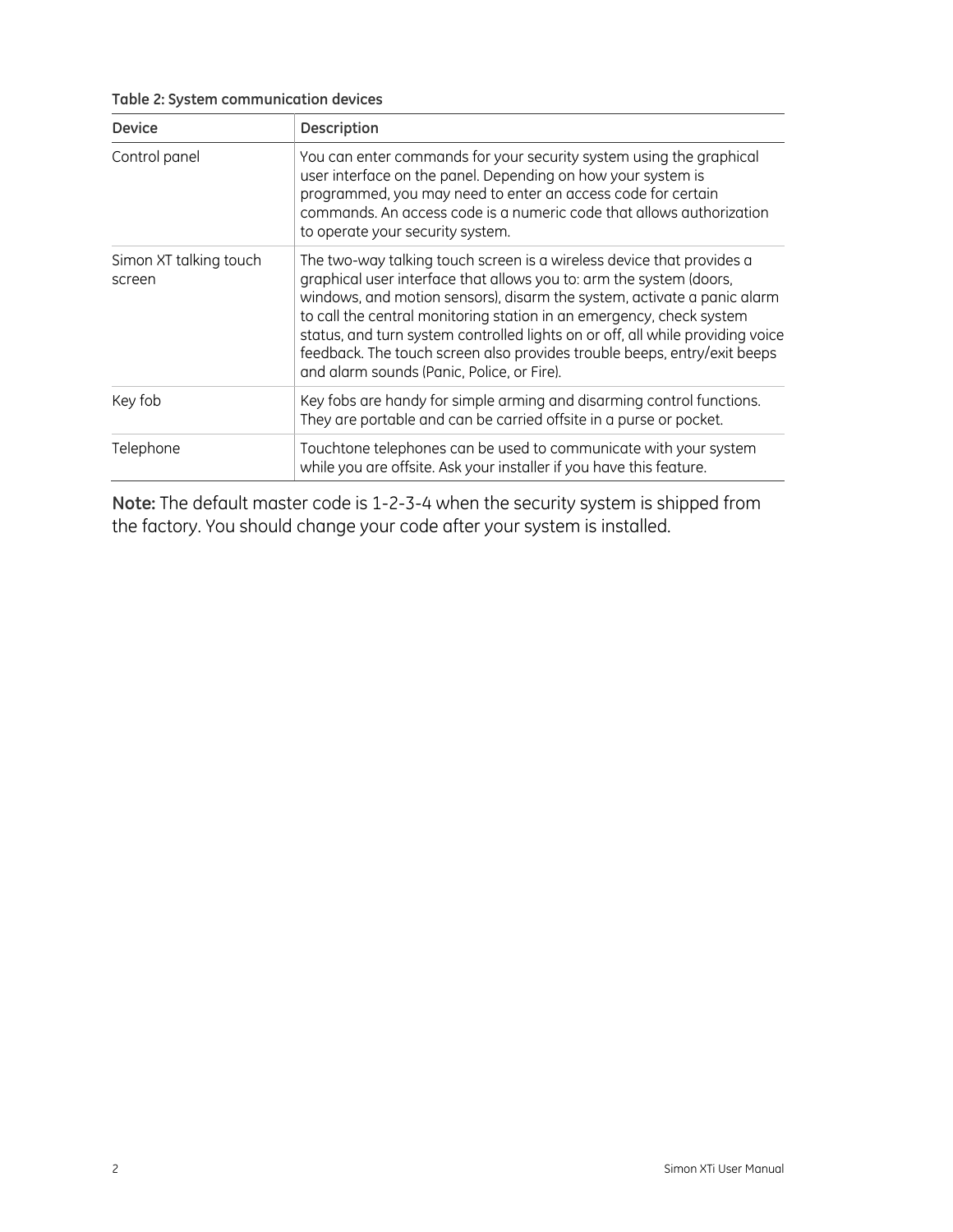## <span id="page-6-0"></span>**Using the Simon XTi security system**

You can operate the self-contained security system through several different methods:

- Use the main screen icons to arm/disarm the system when you enter or exit your home, check system status, and to determine which sensors are active.
- Use the emergency screen to communicate with the central monitoring station to report emergency panic, police, or fire alarms.
- From the home screen, press the Status & Settings  $\bullet$  icon to program certain user features. (See [System configuration](#page-24-0) **[on page 21](#page-24-0)**).

**Note**: Upon initial installation, the battery may not be fully charged for as long as 36 hours. A low battery icon will be present and trouble beeps will sound until the battery is sufficiently charged. After the initial charge, should the panel lose AC Power and experience a low battery condition, the icon will appear and trouble beeps will sound unless silenced. You can silence trouble beeps by:

• Arming or disarming the system.

or

 • Pressing the STATUS & SETTINGS icon and pressing LISTEN next to Panel Status.

This will disable the sounder for 4 hours but the trouble indication will remain until the battery is recharged.

Contact your installer to replace your backup battery.

This system is intended to be checked by a qualified technician at least once every 3 years.

## <span id="page-6-1"></span>**Panel controls**

The self-contained panel provides the user interface for system operation and programming system functions.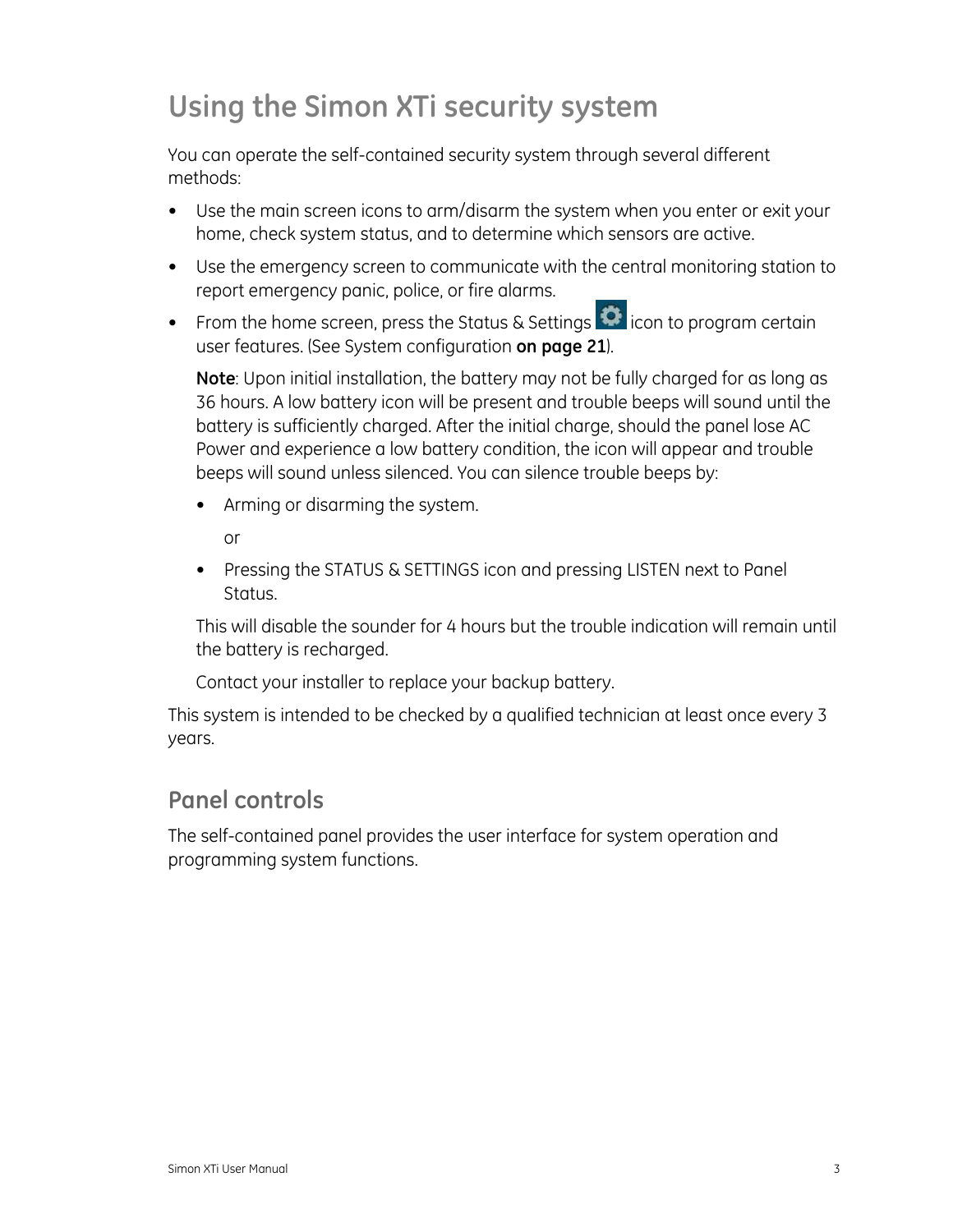<span id="page-7-0"></span>

**Note**: The touch screen in [Figure 1](#page-7-0) [above](#page-7-0) is an example. Your touch screen and system may be configured differently.

[Table 3](#page-7-1) [below](#page-7-1) provides a description of the panel's graphical user interface and audio.

| Control      | <b>Description</b>                                                           |
|--------------|------------------------------------------------------------------------------|
| Piezo siren  | Provides alarm beeps and status beeps.                                       |
| Touch screen | Provides a graphical user interface for programming and system<br>operation. |
| Microphone   | Used to communicate with the central monitoring station after an<br>alarm.   |
| Speaker      | Provides voice output and sounds key beeps.                                  |

#### <span id="page-7-1"></span>**Table 3: Panel features**

#### **Designer template**

The designer template is the adhesive-backed plastic template that covers the front of the Simon XTi panel.

**Caution:** The designer template and its installation are integral parts to the reliability of the system. Contact your security system installer to replace the designer template.

#### **Main touch screen display**

While the panel is idle, the screen displays: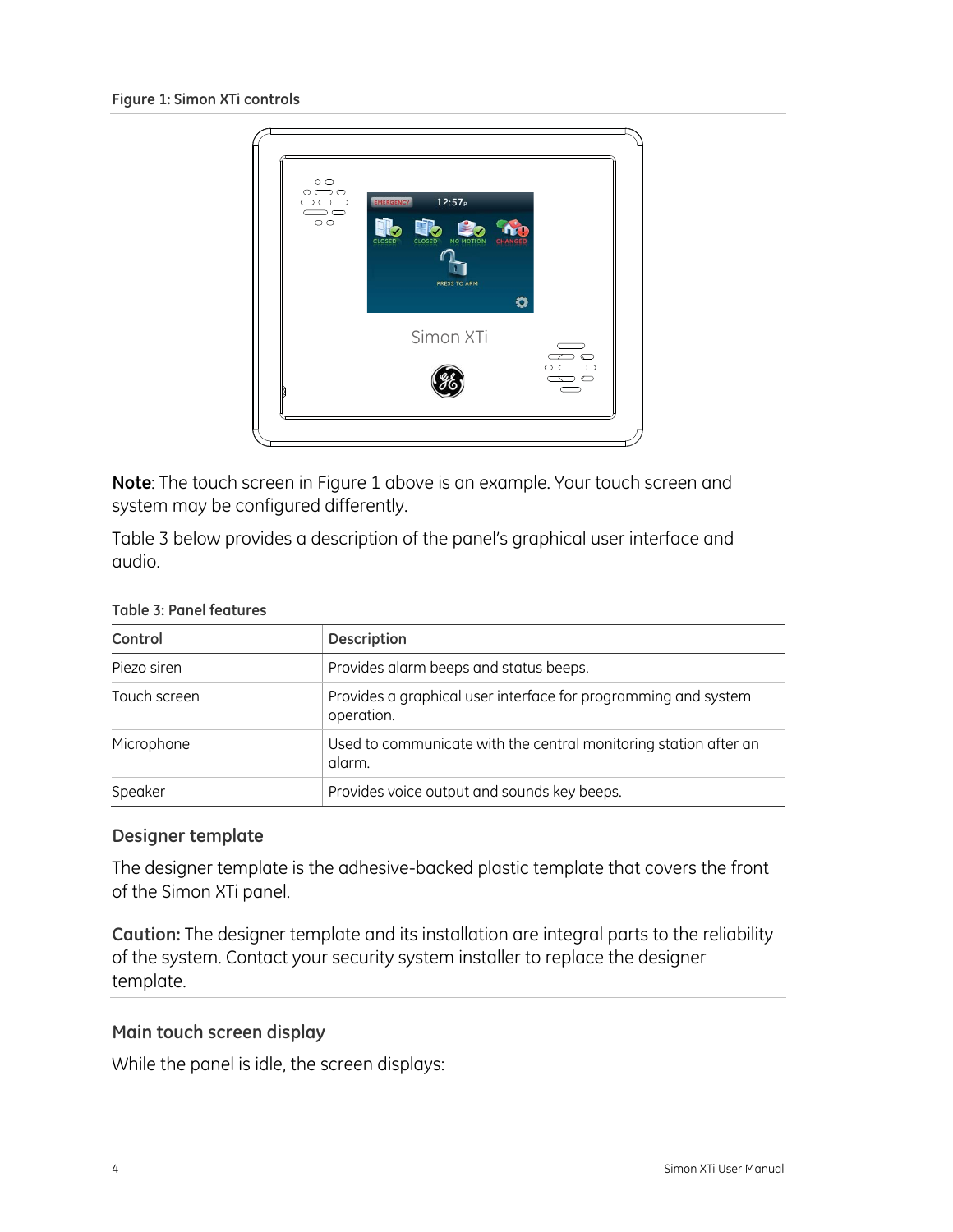#### <span id="page-8-0"></span>**Table 4: Main screen icons**

| <b>EMERGENCY</b>       | Access the emergency screen to select the appropriate emergency icon<br>(Panic, Police, or Fire).                                                                                                                                                                                                                                                                                                                                                                                                                                                                                |  |  |
|------------------------|----------------------------------------------------------------------------------------------------------------------------------------------------------------------------------------------------------------------------------------------------------------------------------------------------------------------------------------------------------------------------------------------------------------------------------------------------------------------------------------------------------------------------------------------------------------------------------|--|--|
| Time                   | The current system time                                                                                                                                                                                                                                                                                                                                                                                                                                                                                                                                                          |  |  |
| $\Psi_{\mathbf{A}}$ in | Depicts the status of the AC power and backup battery. A red power cord<br>represents loss of AC power to the system. A green power cord icon<br>represents AC power to the system. A red battery icon represents battery low.<br>A green battery icon represents a fully charged battery.<br>Note: These icons only appear in red on the main screen if the backup battery<br>is not fully charged or the AC power is not working correctly. It is<br>recommended that the backup battery be replaced every 3-5 years. Contact<br>your installer to replace the backup battery. |  |  |
|                        | This yellow triangle indicates faults within the system.                                                                                                                                                                                                                                                                                                                                                                                                                                                                                                                         |  |  |
|                        | Depicts monitored door status. A green check indicates all monitored doors<br>are closed. A red exclamation point indicates one or more doors are open. N/A<br>indicates your system is not configured to support door sensors.                                                                                                                                                                                                                                                                                                                                                  |  |  |
|                        | Depicts monitored window status. A green check indicates all monitored<br>windows are closed. A red exclamation point indicates one or more windows<br>are open. N/A indicates your system is not configured to support window<br>sensors.                                                                                                                                                                                                                                                                                                                                       |  |  |
| OTION                  | Depicts motion detected by the motion sensors in your home. A green check<br>indicates no recent motion detected. A red exclamation point indicates motion<br>was detected within the last 10 minutes. A typical use for this feature would<br>be to have a touch screen in the garage to see if movement is detected in the<br>home before you enter the home. N/A indicates your system is not configured<br>to support motion sensors.                                                                                                                                        |  |  |
|                        | Depicts other changes to protected property in your system. For example<br>activation of a water sensor, freeze sensor, or the movement of protected<br>items. A green check indicates no change since the last time you visited (for<br>movement of a protected item) and all sensors are closed (water or freeze<br>sensors). A red exclamation point indicates either a sensor is tripped or there is<br>unacknowledged activity. N/A indicates your system is not configured to<br>support property sensors.                                                                 |  |  |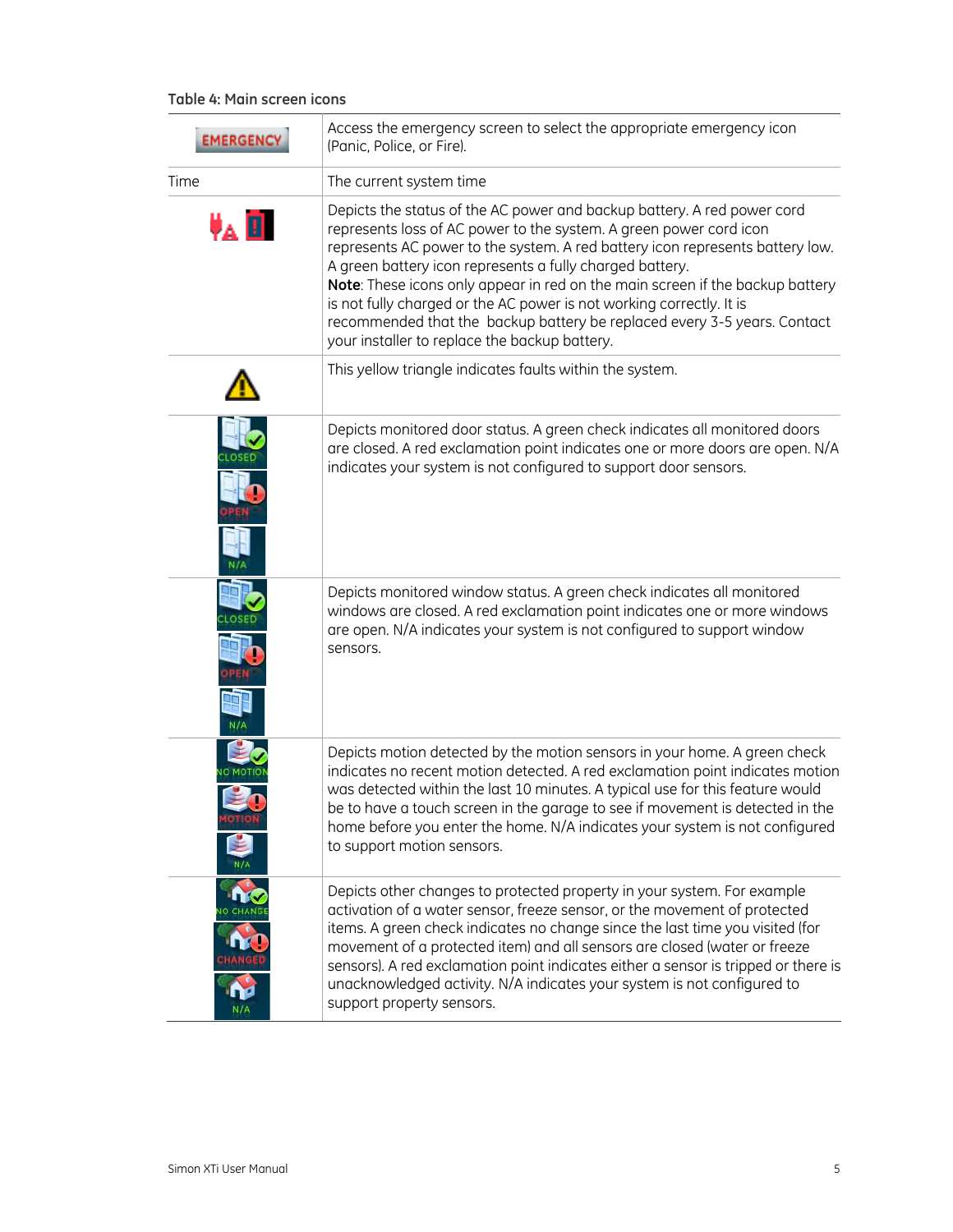| <b>ESS TO</b> | Depending on the current arming state of your machine, one of these icons<br>will be displayed. Press the ARM icon to access the Arming Screen. Press a<br>DISARM icon, and provide a valid access code, to disarm your system. |
|---------------|---------------------------------------------------------------------------------------------------------------------------------------------------------------------------------------------------------------------------------|
|               | Note: When disarming the system, only intrusion/burglary sensors are<br>disarmed. Environmental sensors, such as smoke and carbon monoxide<br>detectors, stay active at all times.                                              |
|               | Note: Depending on your configuration, the Motions Only icon may not<br>appear.                                                                                                                                                 |
|               | Press to access the settings screen.                                                                                                                                                                                            |

## <span id="page-9-0"></span>**Simon XTi features**

The Simon XTi features provide you with the ability to perform the following functions:

- Arm perimeter (doors and windows) and interior (motion) sensors to indicate intruders.
- Use the emergency screen to send quick response alerts to the central monitoring station.
- Access the system from a key fob (similar to the one used for your car).
- Access the system from a remote telephone.
- Disable sensors so you can leave a window open while the system is armed.
- Get an audio alert when a protected door is opened while the system is disarmed.
- Get an audio alert if movement of a protected asset is detected (group 43).

#### **Cross-zoning**

Cross zoning (two-trip) refers to two different motion sensors that must be tripped within two minutes of each other to report an alarm to the central station. [Figure 2](#page-10-1) [on](#page-10-1)  [page 7](#page-10-1) shows the path of a person walking from the kitchen to the living room. When the person is detected walking through the kitchen, the motion sensor in the kitchen is tripped, sounding a local alarm. If motion is detected by the living room motion sensor within two minutes, an alarm report will be sent to the central station.

**Note**: Contact your installer for more information.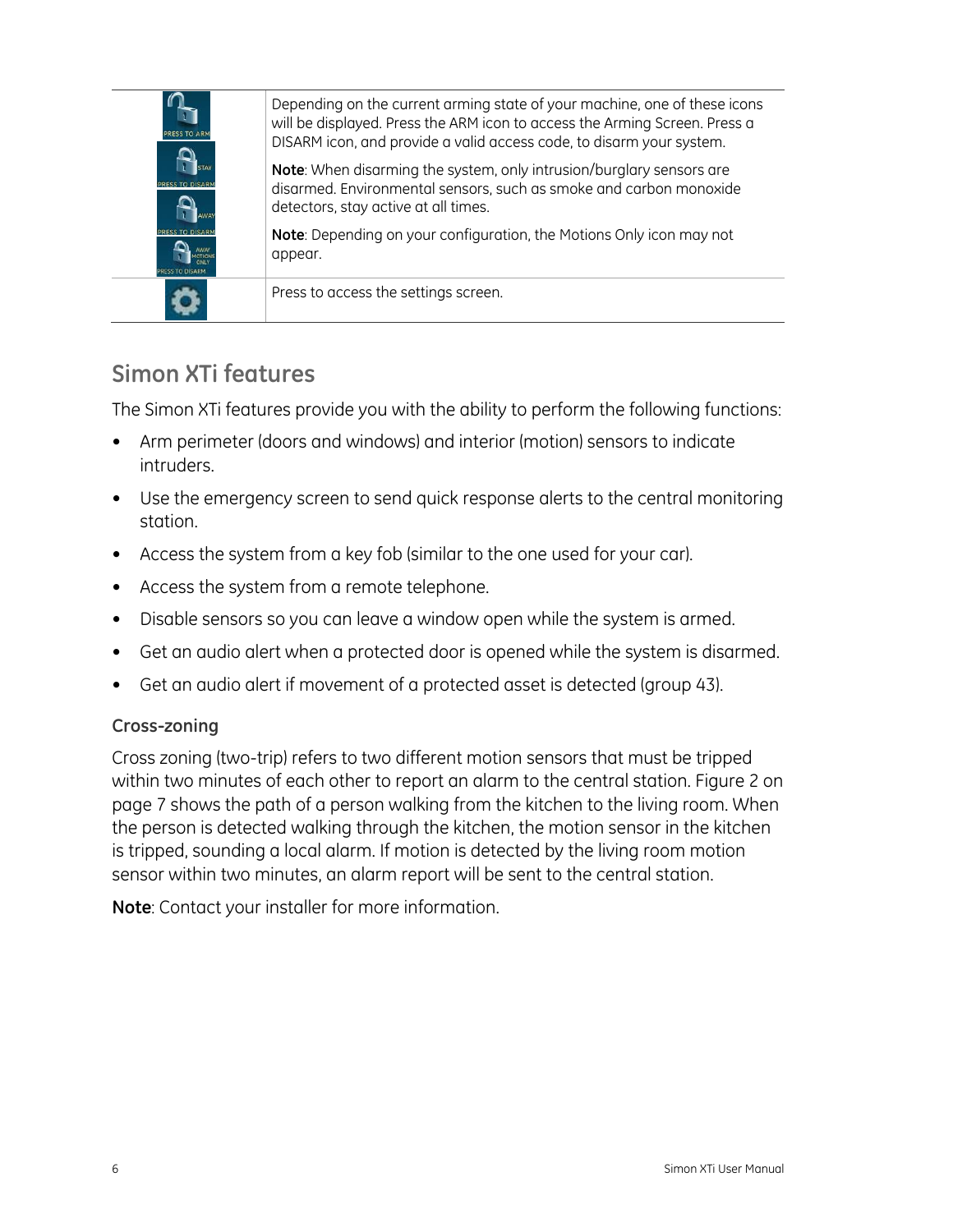<span id="page-10-1"></span>

## <span id="page-10-0"></span>**Home security**

The Simon XTi allows you to control which sensors are active at any given time. [Table 5](#page-10-2) [below](#page-10-2) describes the arming levels that you can set from the control panel.

#### **Table 5: Arming levels**

<span id="page-10-2"></span>

| Level | <b>Function</b>                         | <b>Description</b>                                                                                                                                                                 |
|-------|-----------------------------------------|------------------------------------------------------------------------------------------------------------------------------------------------------------------------------------|
|       | Disarm                                  | In this level, only 24-hour sensors are active. Environmental sensors<br>(such as smoke or carbon monoxide detectors) stay active at all<br>times.                                 |
|       | Arm door and window<br>sensors (away)   | This level arms the door and window sensors, while leaving the<br>interior motion sensors disarmed.                                                                                |
| 3     | Arm motion sensors<br>(stay)            | This level arms the interior motion sensors, while leaving the exterior<br>door and window sensors disarmed.<br>Note: Depending on your configuration, this option may not appear. |
| 4     | Arm doors/windows<br>and motion sensors | This level arms all sensors.                                                                                                                                                       |

### **Arming/disarming**

Arming a sensor makes it active and allows the panel to generate an alarm when a door or window is opened or when an unauthorized person enters a specific area. Disarming makes the sensor inactive in the system. The current arming level is shown on the screen (see [Table 4](#page-8-0) [on page 5](#page-8-0)) and changes in arming level are announced on the speaker.

### **Arming errors**

If you select an arming option on the Arm screen, and there is an arming problem, an arming error message screen will appear, indicating what the problem is and how to correct it. For example, you might see a message that indicates that you need to close the front door.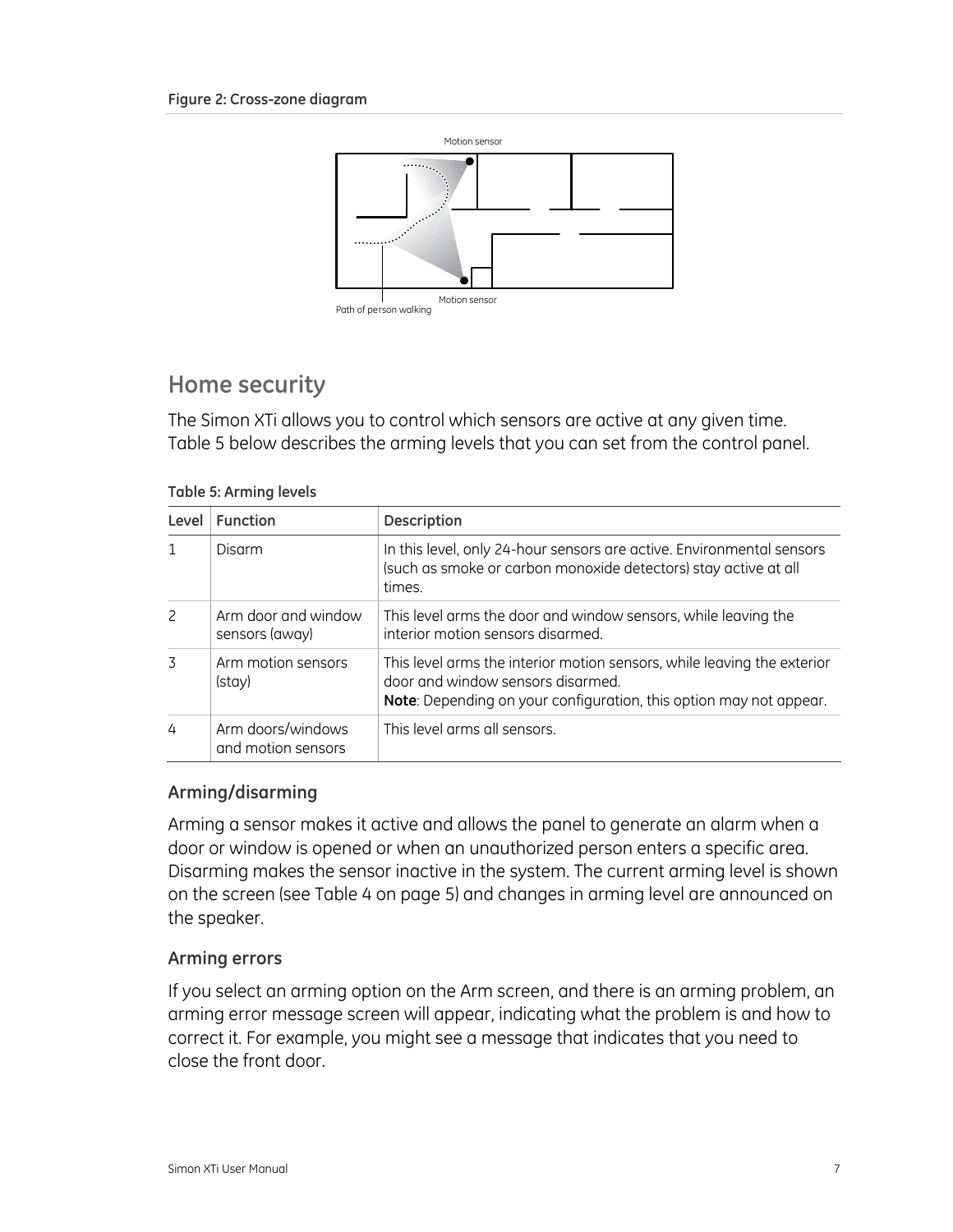Correct the problem as indicated or press Bypass. You will see the arming countdown message at the bottom of the screen. You can press Cancel and enter your code to stop the arming process.

#### <span id="page-11-0"></span>**Figure 3: Pre arm screen**



**To disarm (level 1):** 

- 1. Press PRESS TO DISARM.
- 2. Enter your code when the keypad screen appears.



The panel displays and speaks Disarmed and the panel beeps once.

#### **To arm doors and windows (level 2):**

1. Ensure that all doors and windows are closed.



- 3. Press DOORS & WINDOWS ONLY (STAY) (see [Figure 3](#page-11-0) [above](#page-11-0)).
- 4. If a code is required, enter your code when the keypad screen appears.

The panel speaks Doors and Windows On and starts an exit delay, and sounds exit beeps in groups of two until the exit delay expires. To cancel arming press CANCEL ARMING on the countdown screen.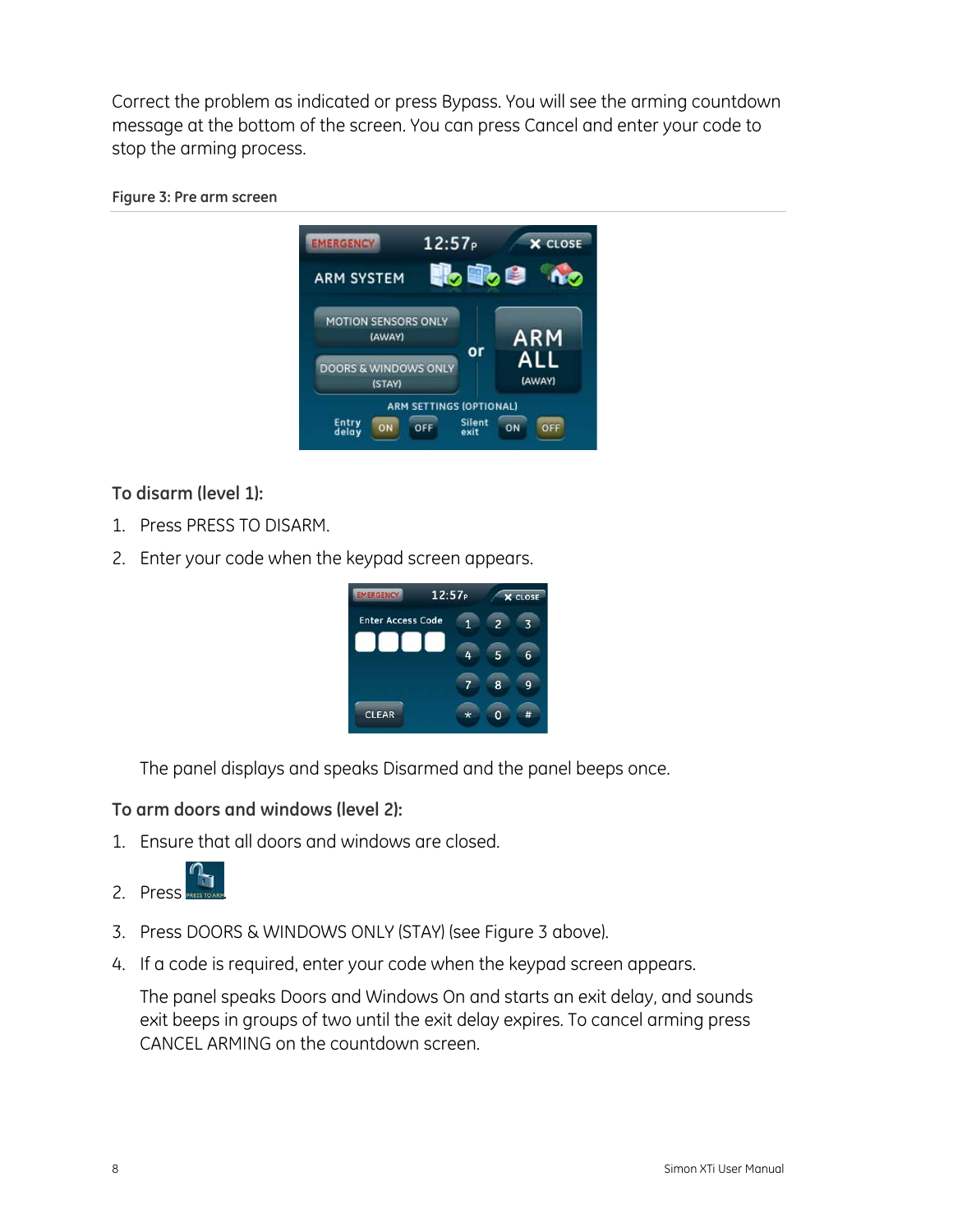

**To arm motion sensors (level 3):** 



- 2. Press MOTION SENSORS ONLY (AWAY) (see [Figure 3](#page-11-0) [on page 8](#page-11-0)).
- 3. If a code is required, enter your code when the keypad screen appears.

The panel speaks Motions On, starts an exit delay, and sounds exit beeps in groups of three until the exit delay expires.

**Note**: Depending on your configuration, this option may not appear.

## **To arm doors, windows, and motion sensors (level 4):**



- 2. Press ARM ALL (AWAY) (see [Figure 3](#page-11-0) [on page 8](#page-11-0)).
- 3. If a code is required, enter your code when the keypad screen appears.

The panel speaks Doors and Windows On, Motions On, starts an exit delay, and sounds exit beeps in groups of four until the exit delay expires.

### **Unvacated premises**

Unvacated premises is a feature that determines whether the system automatically arms down to level 2 (doors and windows) if you arm the system to level 4 (doors, windows, and motion sensors) without opening or closing a perimeter door (on), or remains at the armed level chosen (off). This feature does not work from a key fob. Autobypass must be on for this feature to work.

Ask your installer how this option is programmed.

### **Swinger shutdown**

This setting determines if a sensor or zone will go into alarm only once during an arming period (an active arming level) and will not be active again until the alarm is canceled (Swinger Shutdown is enabled) or the sensor or zone will always be active and will go into alarm multiple times during an arming period (an active arming level) without canceling the alarm (Swinger Shutdown is disabled).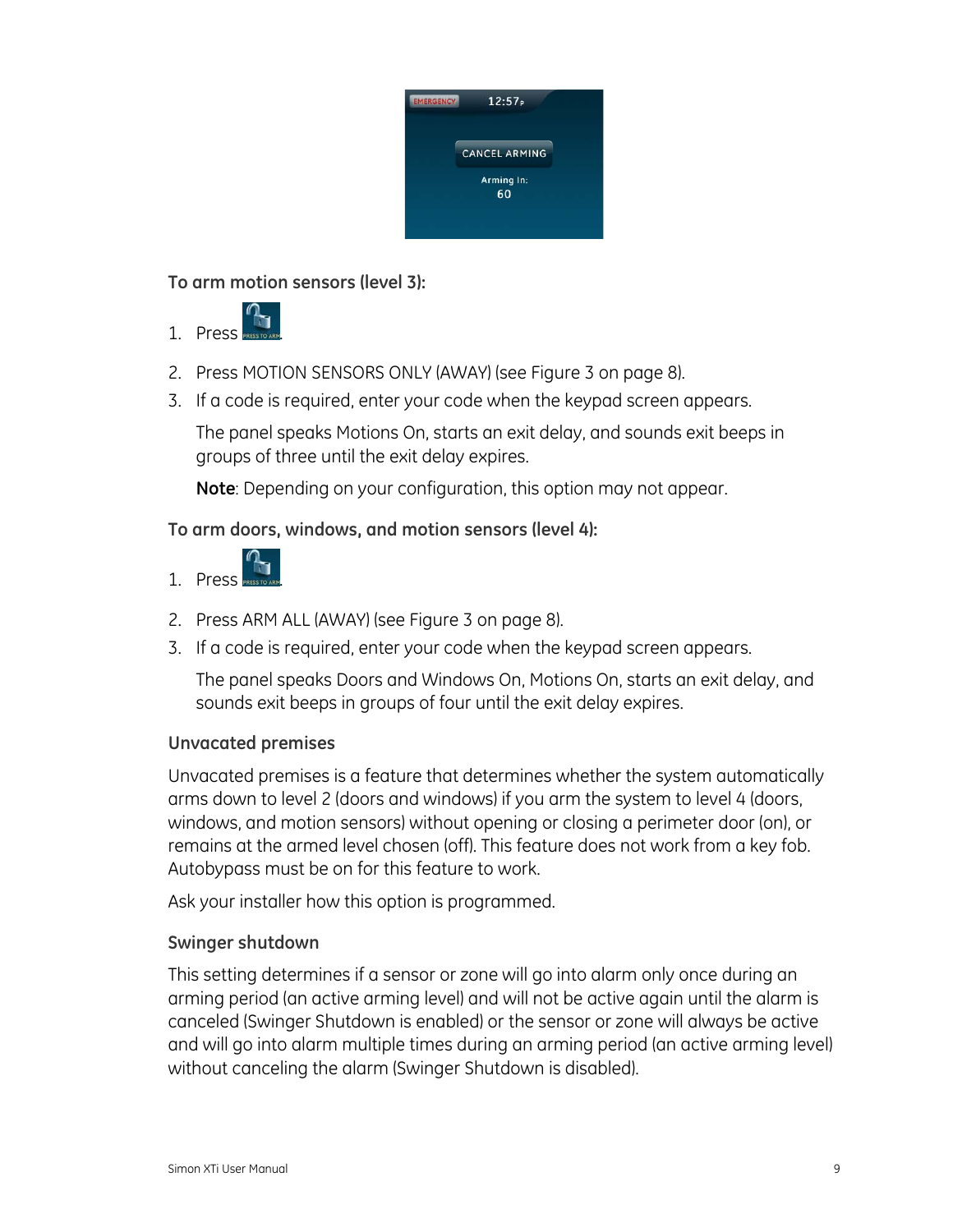**Note**: Swinger shutdown does not affect Smoke, Fire, Carbon Monoxide and Environmental sensors.

Ask your installer how this option is programmed and have them explain how it will affect your system operation.

## <span id="page-13-0"></span>**Exit/entry delay**

Your Simon XTi provides a delay after entering or exiting your home before the system is armed or disarmed. [Table 6](#page-13-1) [below](#page-13-1) provides details for the entry and exit delay features.

| <b>Function</b>       | <b>Description</b>                                                                                                                                                                                                                                                                                                                                                                                     |  |  |
|-----------------------|--------------------------------------------------------------------------------------------------------------------------------------------------------------------------------------------------------------------------------------------------------------------------------------------------------------------------------------------------------------------------------------------------------|--|--|
| Entry delay           | Some active sensors cause immediate alarms when tripped. Other<br>sensors, if enrolled in a delayed response group, start an entry delay<br>that lets you enter the premises and disarm the system. When you<br>enter your home, you will hear beeps during the entry delay (see "Status<br>beeps" on page 17). If the system has not been disarmed by the end of<br>the entry delay, an alarm occurs. |  |  |
|                       | The entry delay time is programmed by the installer.                                                                                                                                                                                                                                                                                                                                                   |  |  |
| No delay              | If the system was armed with the no delay feature activated, there will<br>be no entry delay and the alarm will occur immediately.                                                                                                                                                                                                                                                                     |  |  |
| Exit delay            | The exit delay is the amount of time the system gives you to exit the<br>home before the system is armed. During the delay, you can vacate the<br>premises through a delayed response door without causing an alarm.<br>Beeps will sound during the exit delay (see "Status beeps" on page 17).<br>The exit delay time is programmed by the installer.                                                 |  |  |
| Protest during arming | The system may protest an arming level change if certain abnormal<br>conditions exist. If a sensor that is active in the requested arming level<br>is open, the system sounds protest beeps and automatically bypasses<br>the open sensor (depending on the system configuration).                                                                                                                     |  |  |

#### <span id="page-13-1"></span>**Table 6: Entry and exit delay details**

### **Silent exit**

The silent exit feature silences the status beeps that accompany the exit delay. Press ON next to Silent exit [\(Figure 3](#page-11-0) [on page 8](#page-11-0)) before pressing the arming level icon to silence status beeps. The panel will still beep at the beginning and end of the exit delay.

**Note:** Enabling silent exit doubles the exit delay time.

## **No entry delay**

Use the no entry delay feature when you are staying at home, or when you are away from home and will carry a wireless keyfob to disarm the system before opening a protected door. Check with your installer to find out how this option is programmed.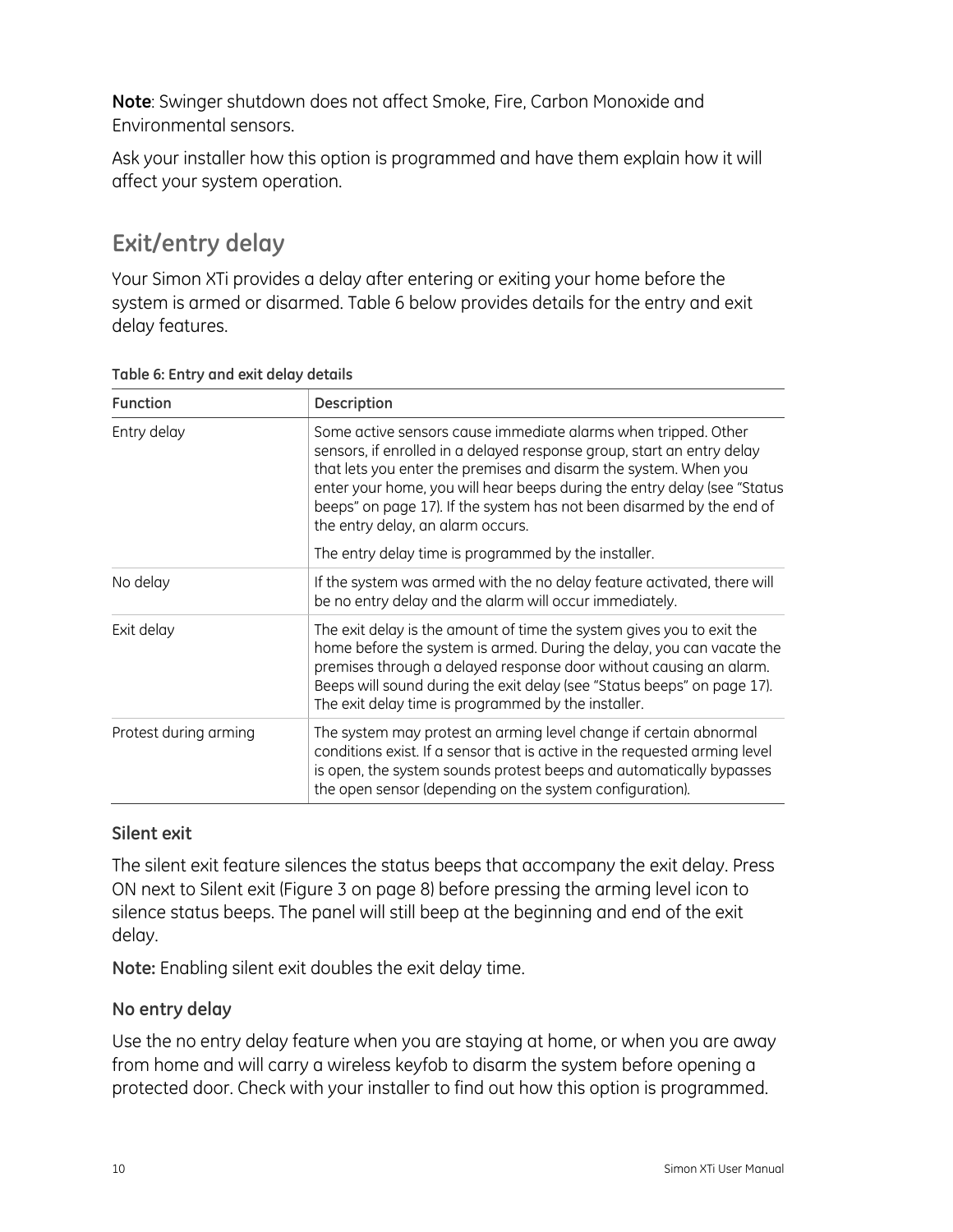1. Close all door and windows.



- 3. Press the OFF next to Entry Delay (see [Figure 3](#page-11-0) [on page 8\)](#page-11-0).
- 4. Press your desired arming level. The arming countdown begins.

The screen displays  $\bullet$  (clock with a red strike through) with your arming level and speaks Doors and Windows On, No Entry Delay.

**Note:** To avoid causing an alarm, you must disarm the system with a wireless keyfob before entering your home.

#### **Quick exit**

Use the quick exit feature when you want to briefly leave the house while the system is stilled armed (for instance to get the newspaper). This feature must be enabled by your installer.

#### **To enable Quick Exit:**

- 1. Press PRESS TO DISARM.
- 2. Press  $\begin{bmatrix} \frac{QU(G)}{P(G)} & \text{on the touch screen.} \end{bmatrix}$

This allows a designated exit door to be open for up to 2 minutes without triggering an alarm.

**Note:** The designated door may be opened and closed only once. If you close the designated door behind you when you exit, you will need to disarm the system upon re-entering. Leave the designated door open while using the quick exit feature.

#### **Exit delay extension**

If enabled by your installer, the exit delay extension feature will recognize when you arm the system, leave your house and then quickly re-enter (for example, if you forget your car keys). If this happens, the system will restart your exit delay to give you the full exit delay again.

## <span id="page-14-0"></span>**Bypassing sensors**

Bypassing a sensor allows you to open the sensor while the system is armed. For example, if your doors and windows are armed and you want to open your kitchen window, but do not want to disarm the entire system, you can bypass the kitchen window sensor and then open the kitchen window without causing an alarm. Bypassed sensors are automatically unbypassed when the arming level is changed to a level where the sensor is not active.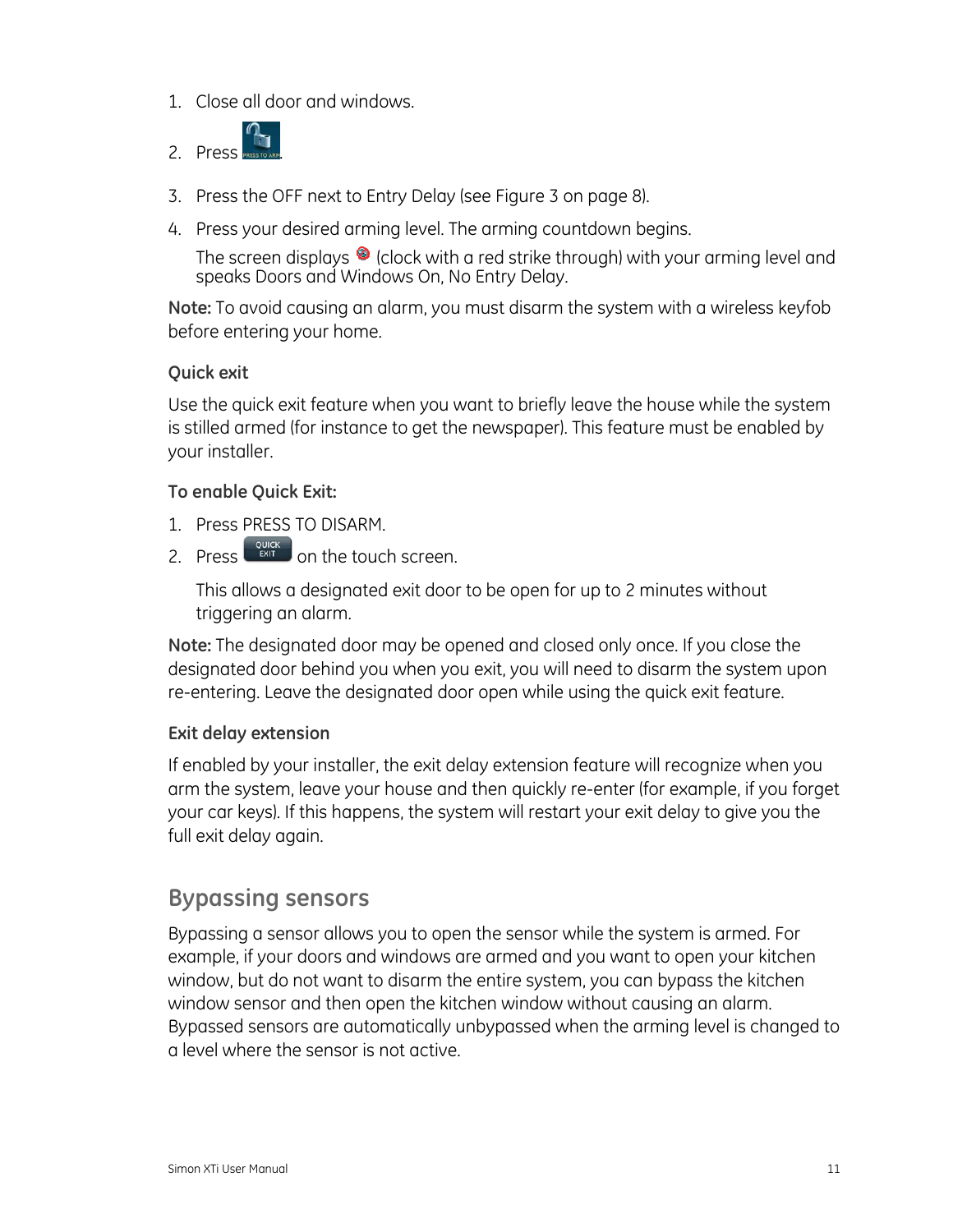#### **To bypass, or unbypass, a sensor:**

- 1. Press  $\bullet$
- 2. Press SFI FCT Direct Bypass sELECT
- 3. Enter your master code.
- 4. Next to the sensor name, select  $\frac{BYPASSED}{B}$  to bypass the selected sensor, or  $\frac{NOT}{BYPASSED}$  to not bypass the selected sensor.

## <span id="page-15-0"></span>**Alarms**

The system provides a series of alarms that indicate an unusual occurrence. When an alarm is active, the red alarm pop-up display shows with a message explaining what caused the alarm:



### **To listen to and cancel an alarm:**

- 1. If you would like to hear additional alarm information, press Listen.
- 2. To cancel the alarm, press the red alarm icon and enter a valid master or user code.

After alarms are canceled, the system will be disarmed.

### **Fire alarm verification**

If this option is off, the panel immediately reports to the central station when a smoke detector goes into alarm.

With this option on, if a single smoke detector goes into alarm, the panel will not report for 60 seconds unless another smoke detector goes into alarm. If the first smoke detector is cleared of an alarm within the first 60 seconds, no report will be sent to the central station unless it or a second smoke detector goes into alarm within the panel siren timeout period (5 minutes).

Ask your installer how this option is programmed.

### **Canceling and preventing accidental alarms**

One of the biggest concerns you might have regarding your security system is causing an accidental alarm. Most accidental alarms occur when leaving the residence after arming the system or before disarming the system upon your return.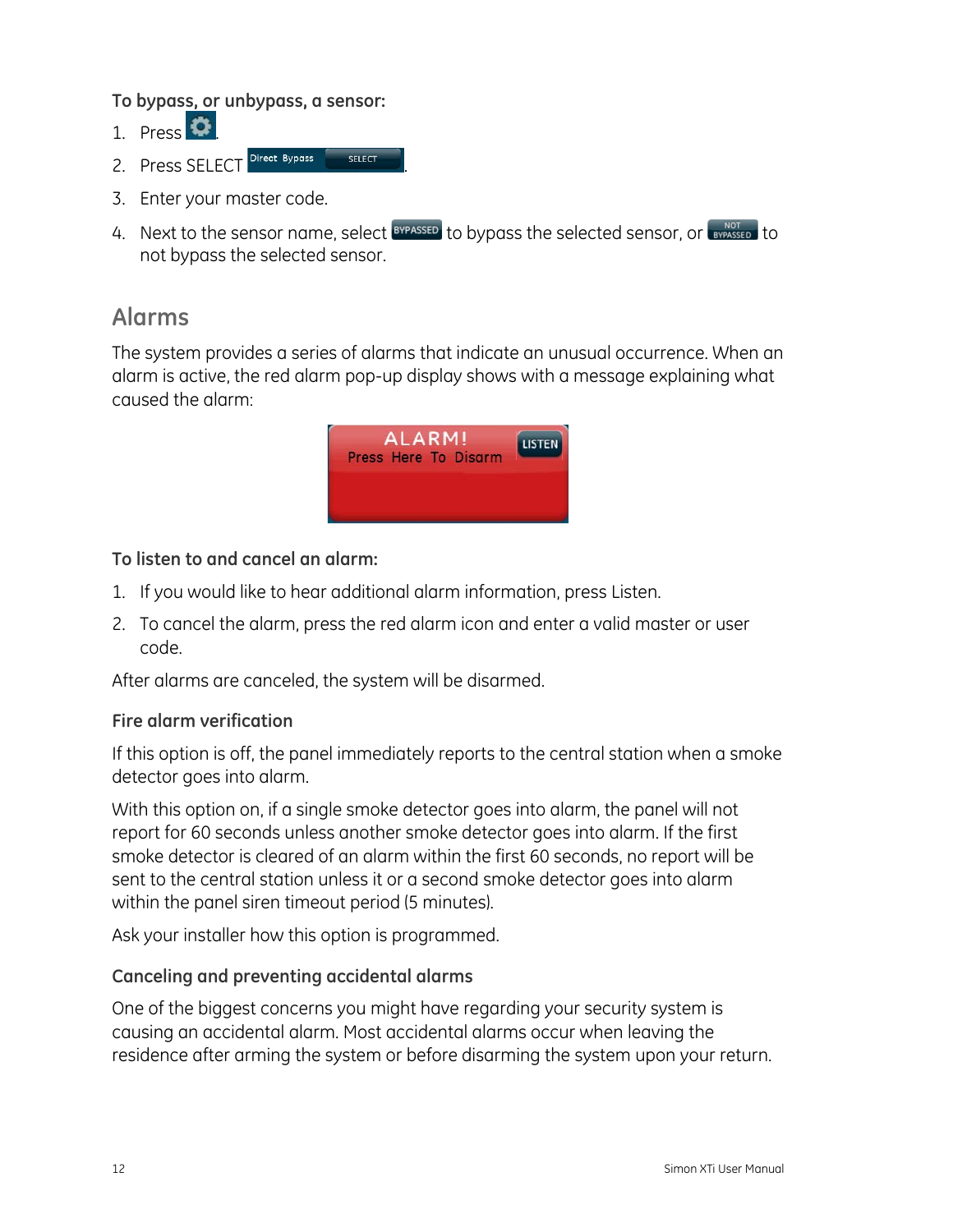There is a communicator delay (dialer delay) of 30 seconds programmed into the panel. The panel will delay 30 seconds before dialing the central monitoring station remote phone to send reports. You can have your installer program this delay time between 15 and 45 seconds. To cancel an accidental alarm before the programmed dialer delay time expires, press the red alarm pop-up and enter your access code. The panel will speak Alarm Cancel and sound beeps.

**Note**: There is no dialer delay for fire alarms.

### **Guidelines for preventing accidental alarms**

Use the following guidelines to prevent accidental alarms:

- Close doors and windows before you leave your house.
- Gather your belongings, so you can exit immediately after arming the system.
- Always enter and exit within the programmed delay times.
- Make sure you leave through a door that has a delay time set for it.
- Disarm your system immediately upon returning home.
- Be aware of the devices in your system and learn how each one operates.
- If you have pets, ask your installer if you need pet lenses in your motion detectors.
- Check the location of your smoke detectors. Smoke detectors near bathrooms and kitchens can be tripped by steam and smoke formed by cooking.
- Make a note of the display, system beeps, and indicator lights that indicate the current system status.

## <span id="page-16-0"></span>**Chimes**

Use the chime feature to signal when a protected door is opened while the system is disarmed. The panel chimes twice when a chime sensor is tripped, if the chime mode is enabled. This feature allows you to be notified when family members are going in and out of your home. The chime and special chime features are turned on or off in the System menu. See ["Chime" on page 23](#page-26-3) and ["Special chime](#page-27-0)" [on page 24](#page-27-0).

**Note:** If there are no chime sensors in your system, the chime option will not appear in the System menu.

### **Voice chime**

Your installer may have programmed the system to speak the sensor name or make a custom chime sound when a chime sensor is tripped. The chime sound, if programmed, will be played in place of the standard chime beeps.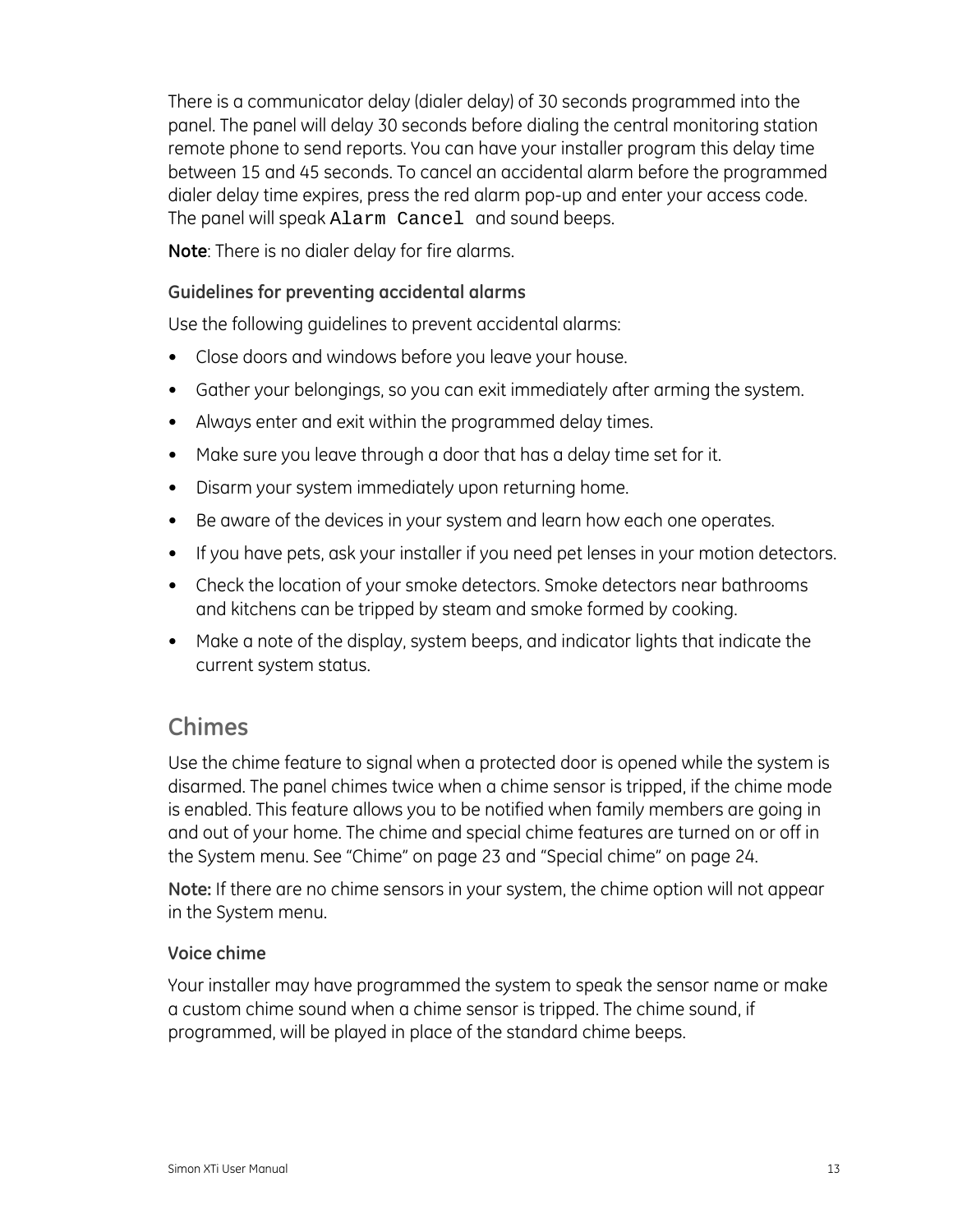## **Special chime**

The special chime feature allows you to install motion sensors in a patio or at the front door, and be notified when someone is approaching those areas. These motion sensors are not used for intrusion protection. The panel will chime three times, if the special chime mode is enabled.

**Note:** If there are no special chime sensors in your system, the special chime option will not appear in the System menu.

## <span id="page-17-0"></span>**System status**

Press  $\bigcirc$  and then press usten next to Panel Status (no code is required) to cause the system to speak the following types of information:

- Alarm conditions
- Alarm history
- Trouble conditions
- Open sensors
- Bypassed sensors

The  $\bigotimes$  icon and  $\overline{\text{user}}$  icon have a  $\bigtriangleup$  when an abnormal condition such as a trouble sensor exists in the system.

You can clear certain status entries from the system (such as old alarm history) by listening to the message or by pressing Clear next to Panel Status in the Status & Settings screen.

## <span id="page-17-1"></span>**Using an offsite phone**

(This feature has not been verified for use by UL.)

If enabled by the installer, you can control your Simon XTi system remotely from an offsite phone. The panel answers a phone call according to the dialing method programmed by your installer.

After a certain combination of rings and pauses, the panel will answer the call with the voice prompt Enter Your Code. You must enter the correct code to gain access.

If you are interacting with your panel and the panel hangs up on you, the system is calling in a report to the central monitoring station or remote phone due to an action by you or someone at the security system site. The actions listed in [Table 7](#page-17-2) [below](#page-17-2) may be performed from an offsite phone.

|  |  |  | Table 7: Phone controls |
|--|--|--|-------------------------|
|--|--|--|-------------------------|

<span id="page-17-2"></span>

| Action | Phone key presses | <b>Comments</b>             |
|--------|-------------------|-----------------------------|
| Disarm |                   | System not already disarmed |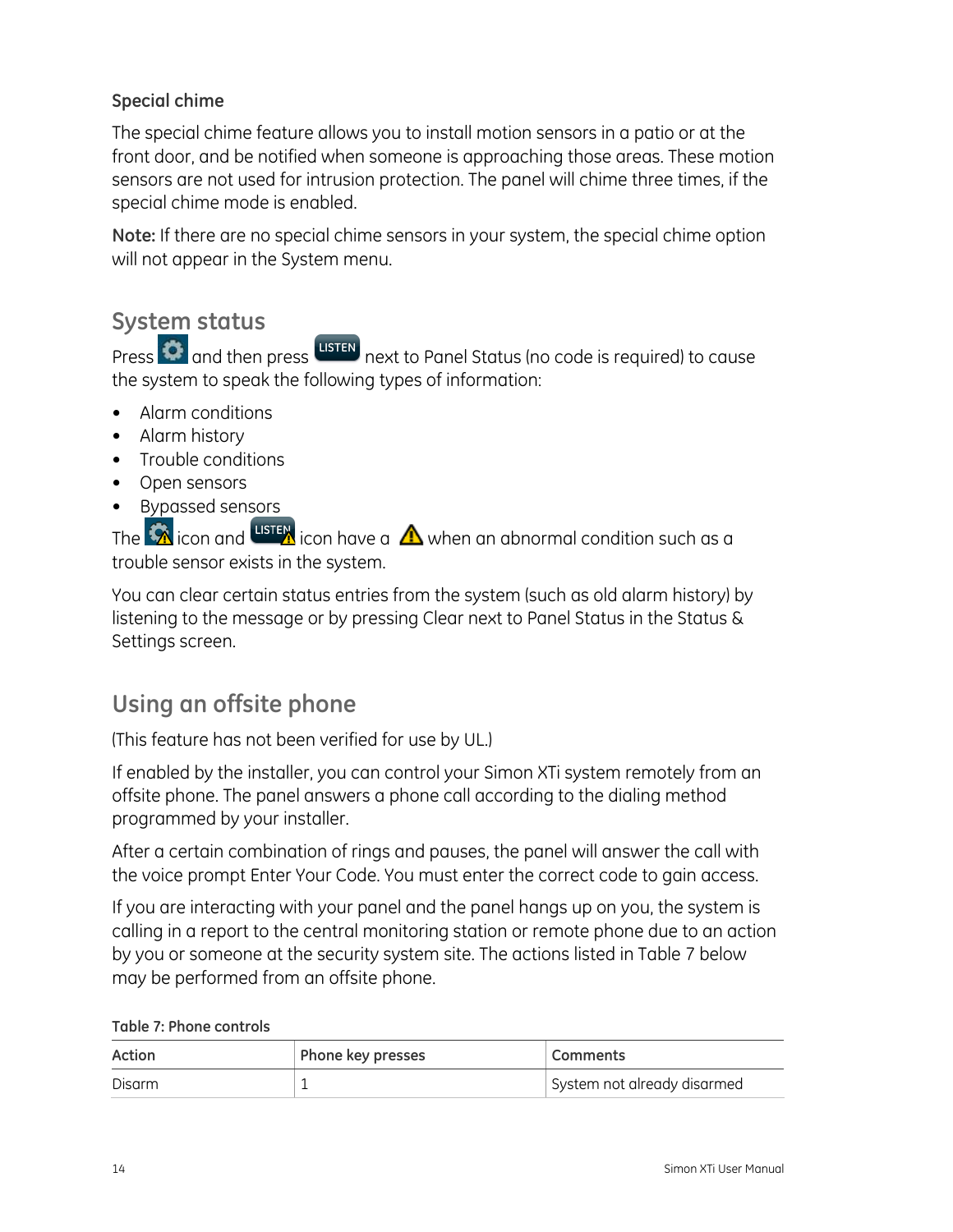| Action                                    | Phone key presses                                                                                                                                                                           | Comments                                                                                                                                                   |
|-------------------------------------------|---------------------------------------------------------------------------------------------------------------------------------------------------------------------------------------------|------------------------------------------------------------------------------------------------------------------------------------------------------------|
| Arm doors and windows                     | 2                                                                                                                                                                                           | Press 2 again to activate the no<br>delay feature                                                                                                          |
| Arm motion sensors                        | 3                                                                                                                                                                                           |                                                                                                                                                            |
| Arm doors, windows, and<br>motion sensors | 2 <sub>3</sub>                                                                                                                                                                              |                                                                                                                                                            |
| Listen in to house                        | 5 to listen in to the house<br>Once in listen in to house the<br>following options are available:<br>0 or 1 to speak<br>٠<br>3 or 6 to listen<br>$\bullet$<br>7 to extend call<br>$\bullet$ | When in this mode, the user cannot<br>re-enter the previous menu. You<br>must hang up and call back in to<br>the panel to perform additional<br>functions. |
| Check status                              | 0                                                                                                                                                                                           |                                                                                                                                                            |
| Hang up                                   | 9                                                                                                                                                                                           |                                                                                                                                                            |

## <span id="page-18-0"></span>**Key fobs**

Touchpads are used to control the security system from any location within or near your home.

### **Key fob**

If your installer programmed the key fob with no entry delay, and you arm the system with the key fob, you must disarm your system before entering the home to avoid causing an alarm.

If your installer programmed your system for remote touchpad arming, you must enter your home to start the entry delay before you can use your key fob to disarm the system.

**Caution:** To avoid causing false alarms, check with your installer on how your touchpad/key fob options are programmed.

Panic alarms need to be silenced from the panel, a remote touchpad, or another key fob. They cannot be silenced from the same key fob that activated the alarm.

For any key press on the key fob, hold the button until the indicator light blinks. The key fob has the following buttons:

- Lock (closed lock icon)
- Unlock (open lock icon)
- Star (star icon)
- Light (light bulb icon)

[Table 8](#page-19-0) [on page 16](#page-19-0) describes how to use the key fob buttons.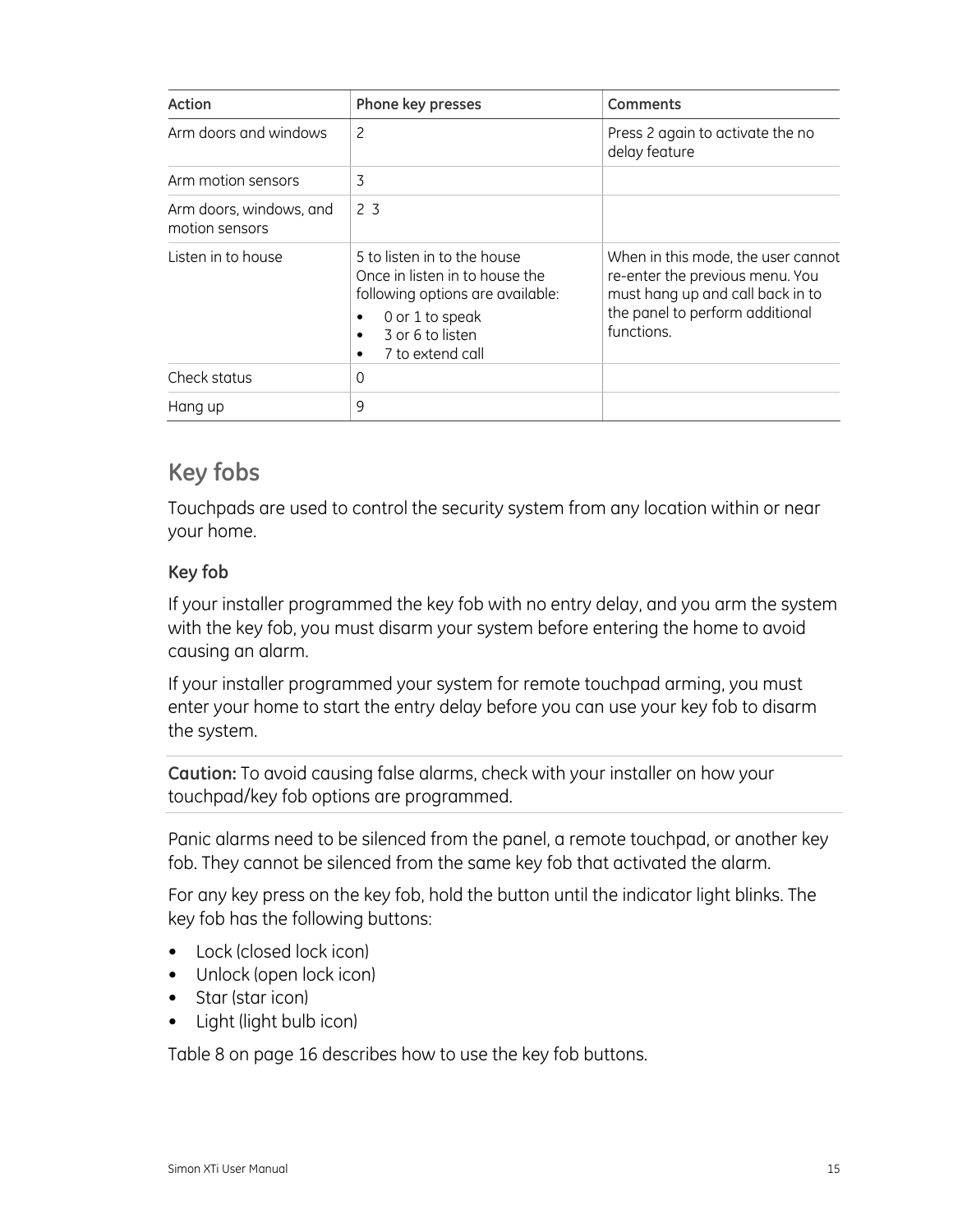#### <span id="page-19-0"></span>**Table 8: Key fob button operation**

| <b>Task</b>                                                                                   | <b>Instructions</b>                                                                                                                                          |
|-----------------------------------------------------------------------------------------------|--------------------------------------------------------------------------------------------------------------------------------------------------------------|
| Arm doors and windows.                                                                        | Press the Lock button once.                                                                                                                                  |
| Arm doors, windows, and motion sensors.   Press the Lock button twice.                        |                                                                                                                                                              |
| Send a panic (intrusion, silent, or<br>emergency) alarm to the central<br>monitoring station. | Press the Lock and Unlock buttons simultaneously for 3<br>seconds.<br>(Check with your installer to find out how the key fob panic<br>buttons will operate.) |
| Disarm your security system.                                                                  | Press the Unlock button once.                                                                                                                                |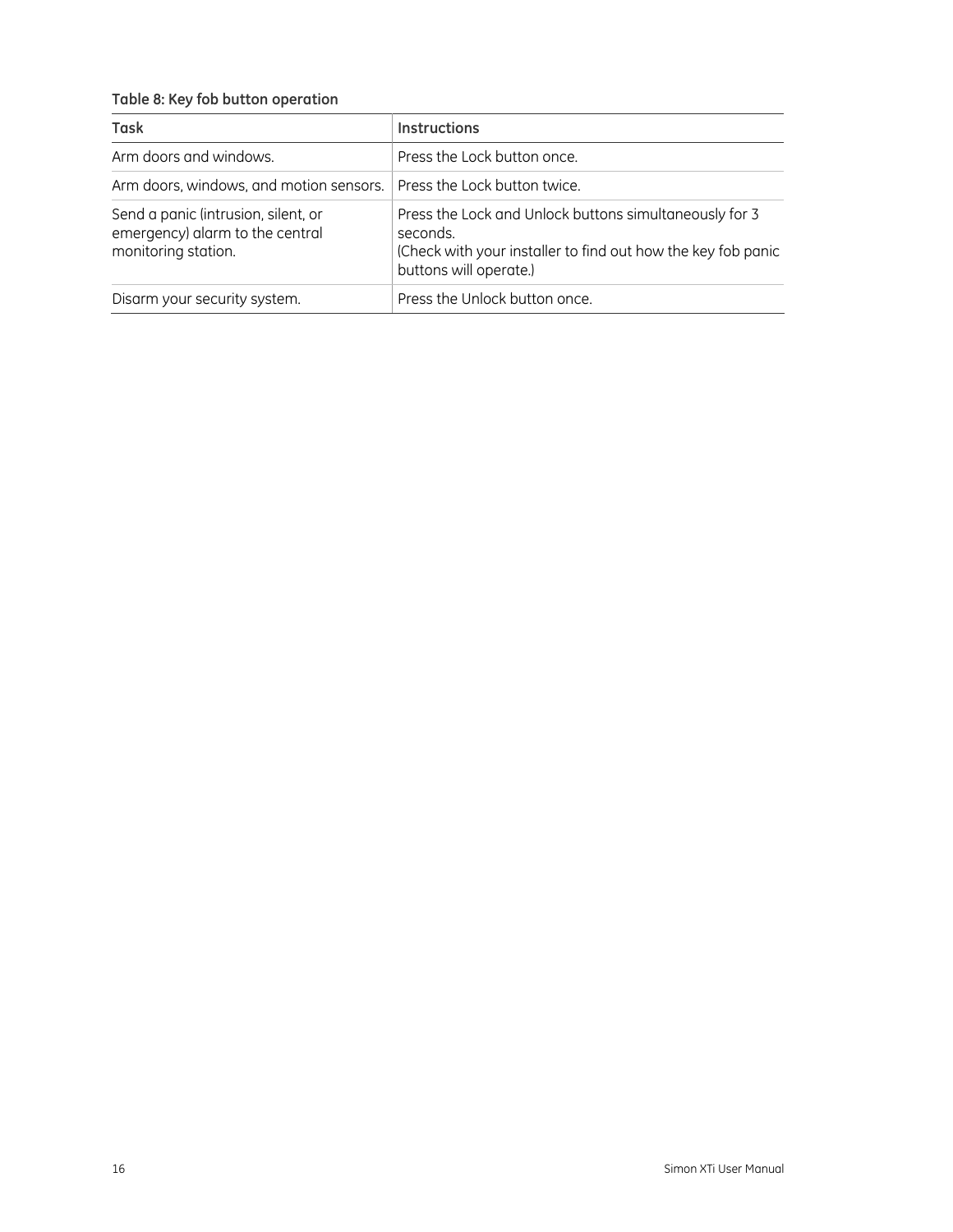## <span id="page-20-0"></span>**How your system communicates**

Your system communicates by using status beeps, alarm sirens, panel screen messages, and trouble beeps.

## <span id="page-20-1"></span>**Status beeps**

The panel sounds status beeps to alert you to various system events and conditions.

**Note:** You may receive a different number of status beeps if you press the icons quickly.

| Activity                                       | Beep response                                                                                                                                                                                                                                                         |
|------------------------------------------------|-----------------------------------------------------------------------------------------------------------------------------------------------------------------------------------------------------------------------------------------------------------------------|
| Doors+Windows                                  | Exit delay and entry delay beeps sound two times every 5 seconds<br>and two times per second during the last 10 seconds. If silent exit is<br>used, the exit delay beeps will only sound twice when you arm and<br>twice when the exit delay expires.                 |
| Motions                                        | Exit delay and entry delay beeps sound three times every 5<br>seconds and three times per second during the last 10 seconds. If<br>silent exit is used, the exit delay beeps will only sound three times<br>when you arm and three times when the exit delay expires. |
| Doors+Windows and Motions                      | Exit delay and entry delay beeps sound four times every 5 seconds<br>and four times per second during the last 10 seconds. If silent exit is<br>used, the exit delay beeps will only sound four times when you arm<br>and four times when the exit delay expires.     |
| Disarm                                         | One beep.                                                                                                                                                                                                                                                             |
| Chime                                          | Two beeps.                                                                                                                                                                                                                                                            |
| Special chime                                  | Three beeps.                                                                                                                                                                                                                                                          |
| Trouble beeps                                  | Six beeps every minute. Press Listen next to Panel Status to stop<br>beeps for 4 hours.                                                                                                                                                                               |
| No activity beeps <sup>a</sup>                 | Twenty beeps every minute for 5 minutes (feature must be<br>programmed by the installer).                                                                                                                                                                             |
| Property/asset management<br>beep <sup>a</sup> | The panel sounds one beep when an asset group sensor is<br>activated (information displays only on the Two-Way Talking Touch<br>Screen).                                                                                                                              |

#### **Table 9: Status beeps**

a. These features have not been verified for use by UL.

## <span id="page-20-2"></span>**Alarm sirens**

Exterior and interior sirens make three different alarm sounds on the premises, each indicating a different type of alarm. Sirens are programmed by the installer to time out and stop sounding after a specified time.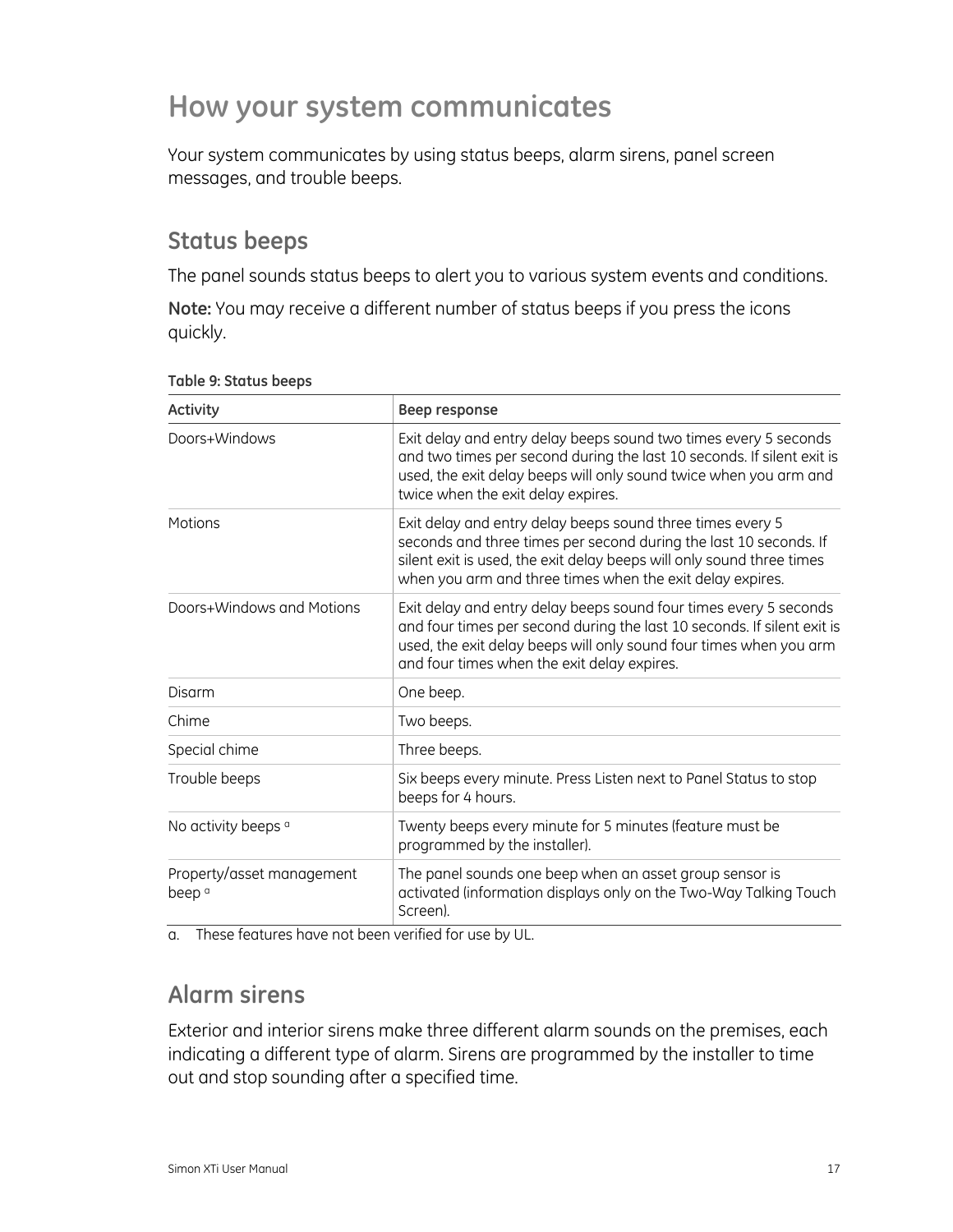**Table 10: Siren sounds** 

| <b>Function</b>                 | Fire         | Intrusion | Emergency         |
|---------------------------------|--------------|-----------|-------------------|
| Interior and panel siren        | l Temporal 3 | Steady    | Fast on/off       |
| Exterior siren                  | Temporal 3   | Steady    |                   |
| $\overline{\phantom{0}}$<br>. — | $\sim$<br>.  | .         | $\cdots$ $\cdots$ |

**Note**: Temporal 3 refers to a continuous pattern of three siren pulses, then off for 1.5 seconds, three siren pulses, then off for 1.5 seconds.

## <span id="page-21-0"></span>**Trouble beeps**

Your security system is able to automatically test itself for:

- Power failures
- Low batteries
- Sensor supervision
- Communication trouble with the central monitoring station

When your system detects one of the problems above, six rapid beeps sound every minute until the trouble condition is corrected. To stop the trouble beeps, press  $\bullet$ and then press the uster icon or arm then disarm the system while the trouble condition exists. Trouble beeps will resume 4 hours later unless the trouble condition is corrected.

[Table 12](#page-24-4) describes the trouble beep conditions.

| Condition        | Description                                                                                                                                   |
|------------------|-----------------------------------------------------------------------------------------------------------------------------------------------|
| AC power failure | This condition (if programmed by the installer) occurs if your security                                                                       |
|                  | system has been accidentally unplugged or if there has been an AC                                                                             |
|                  | power outage. The <b>YA</b> icon will appear in the top left corner of the                                                                    |
|                  | screen display, and trouble beeps start after 5 minutes. If AC power is                                                                       |
|                  | not restored within a programmed period of time (5 to 254 minutes),                                                                           |
|                  | the system will call the central monitoring station. The backup                                                                               |
|                  | battery, if fully charged, will last for 18 to 24 hours (depending on the                                                                     |
|                  | load applied to the panel) with no AC power.                                                                                                  |
|                  | In a UL Installation, a new, fully charged battery will last 24 hours with<br>the panel in normal standby condition and still sound an alarm. |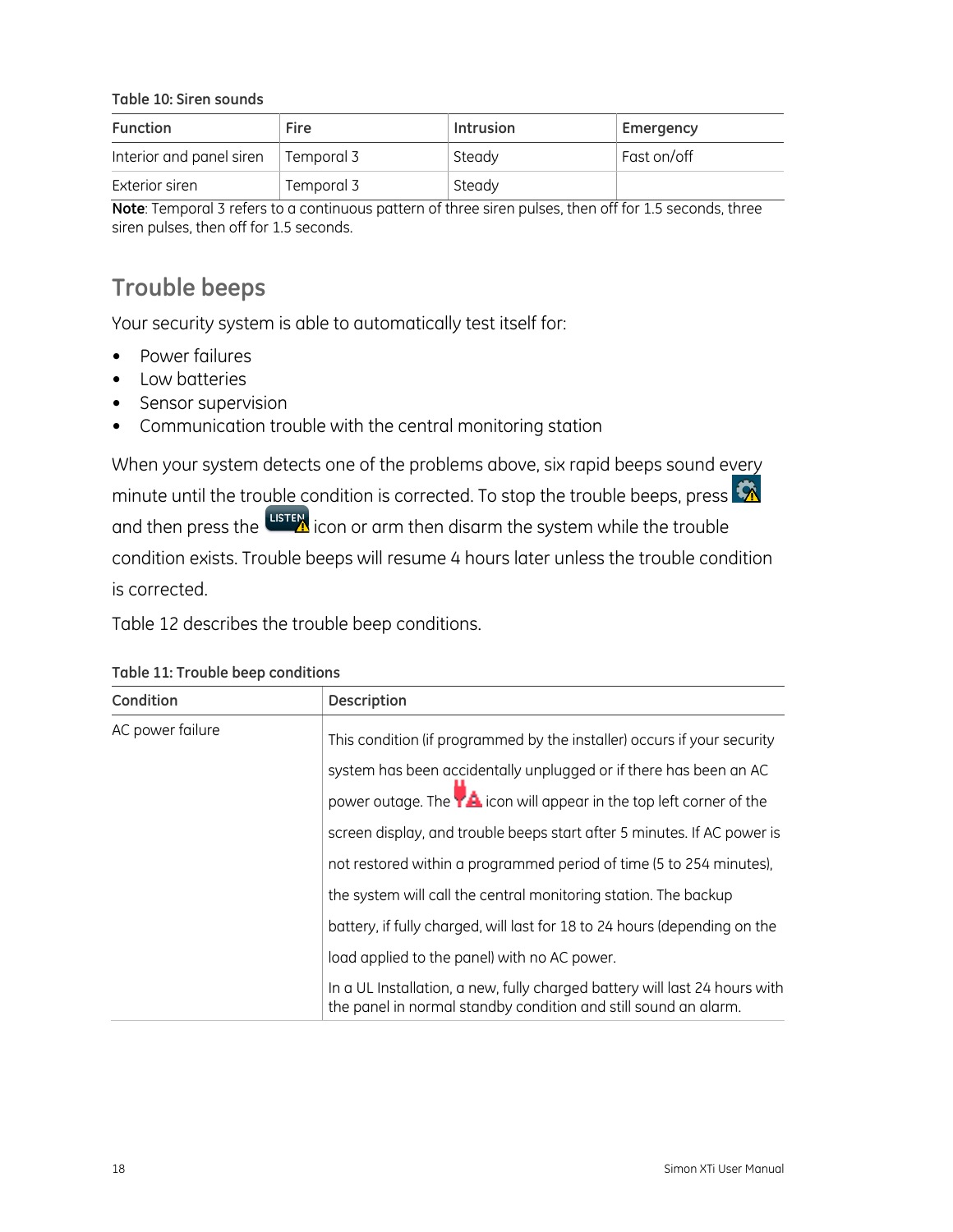| Condition              | Description                                                                                                                                                                                                                                                                                                                                                                                                                             |
|------------------------|-----------------------------------------------------------------------------------------------------------------------------------------------------------------------------------------------------------------------------------------------------------------------------------------------------------------------------------------------------------------------------------------------------------------------------------------|
| System battery failure | This condition occurs if the emeraency backup battery has failed.                                                                                                                                                                                                                                                                                                                                                                       |
|                        | Trouble beeps will start and the $\Box$ icon will appear in the top left                                                                                                                                                                                                                                                                                                                                                                |
|                        | corner of the STATUS & SETTINGS screen. If your AC power is not                                                                                                                                                                                                                                                                                                                                                                         |
|                        | working, your security system will shut down once the battery has                                                                                                                                                                                                                                                                                                                                                                       |
|                        | failed. If the condition does not clear after AC power has been                                                                                                                                                                                                                                                                                                                                                                         |
|                        | restored and 24 hours have passed, call your security system dealer.                                                                                                                                                                                                                                                                                                                                                                    |
| Restoration of power   | This condition occurs after a complete loss of power (AC and battery).<br>When power is restored, the panel will return to the arming state with<br>the same zones bypassed it had prior to losing power.                                                                                                                                                                                                                               |
| Sensor failure         | This condition occurs if a sensor is not communicating with the panel.<br>Trouble beeps will start. You may need to call your security system<br>dealer if the problem continues.                                                                                                                                                                                                                                                       |
| Sensor low battery     | This condition occurs if a system sensor has a low battery. The sensor                                                                                                                                                                                                                                                                                                                                                                  |
|                        | may still be communicating with the panel. Trouble beeps will start.                                                                                                                                                                                                                                                                                                                                                                    |
|                        | Press <b>The and then press LISTEN</b> in the STATUS & SETTINGS menu.                                                                                                                                                                                                                                                                                                                                                                   |
|                        | The panel will speak which sensors have low battery. You may need                                                                                                                                                                                                                                                                                                                                                                       |
|                        | to call your security system dealer to resolve this problem. Some                                                                                                                                                                                                                                                                                                                                                                       |
|                        | sensor batteries can be replaced by the homeowner.                                                                                                                                                                                                                                                                                                                                                                                      |
| Failure to communicate | This condition occurs if your security system could not communicate<br>successfully to the central monitoring station. Your system will try to<br>report to the central monitoring station eight times before it tells you<br>there is a fail-to-communicate problem. Trouble beeps will start and<br>the yellow triangle appears over the settings icon. You may need to<br>call your security system dealer if the problem continues. |
| Sensor open            | This condition occurs if a door or window is open or a system sensor                                                                                                                                                                                                                                                                                                                                                                    |
|                        | has been disturbed and not reset properly. For example, a                                                                                                                                                                                                                                                                                                                                                                               |
|                        | door/window sensor magnet may have been removed from the                                                                                                                                                                                                                                                                                                                                                                                |
|                        | sensor. Your system will indicate this condition to you by displaying a                                                                                                                                                                                                                                                                                                                                                                 |
|                        | red SENSOR OPEN icon (see Table 4 on page 5) and show the                                                                                                                                                                                                                                                                                                                                                                               |
|                        | icon in the bottom right of the main screen. Correct the problem by                                                                                                                                                                                                                                                                                                                                                                     |
|                        | resetting the sensor. If this condition continues, call your security                                                                                                                                                                                                                                                                                                                                                                   |
|                        | system dealer.                                                                                                                                                                                                                                                                                                                                                                                                                          |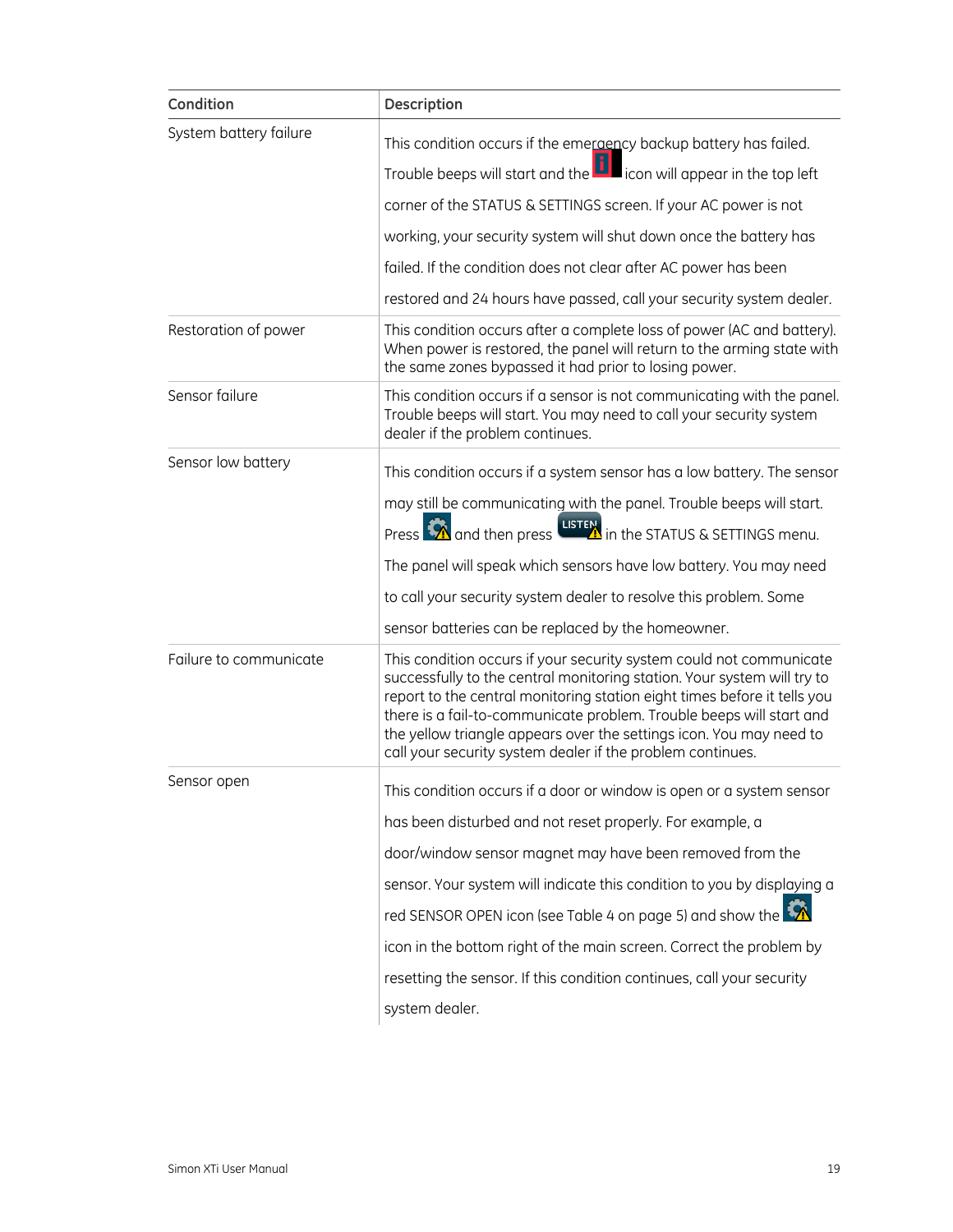| Condition       | <b>Description</b>                                                                                                                                |
|-----------------|---------------------------------------------------------------------------------------------------------------------------------------------------|
| Sensor tampered | This condition occurs when a sensor is physically tampered with, for                                                                              |
|                 | example, that the cover is taken off one of the sensors. If the system                                                                            |
|                 | is armed, an alarm will occur. Sensor icons change to red (see Table 4                                                                            |
|                 | on page 5), <b>A</b> icon appears, and the red alarm pop-up will appear if                                                                        |
|                 | the system is armed. Trouble beeps will start. Correct the problem by                                                                             |
|                 | resetting the sensor. If this condition continues, call your security                                                                             |
|                 | system dealer.                                                                                                                                    |
| RF jam detected | The panel receiver may be experiencing some interference. The<br>system will call to notify the central monitoring station about this<br>problem. |
| Clearing status | Some types of status conditions, such as alarm history, must be                                                                                   |
|                 | cleared manually. To clear system status, press CLEAR next to Panel                                                                               |
|                 | Status in the STATUS & SETTINGS menu. If the trouble condition was a                                                                              |
|                 | low system battery, perform a sensor test. The $\bigtriangleup$ should disappear                                                                  |
|                 | if all trouble conditions have been corrected.                                                                                                    |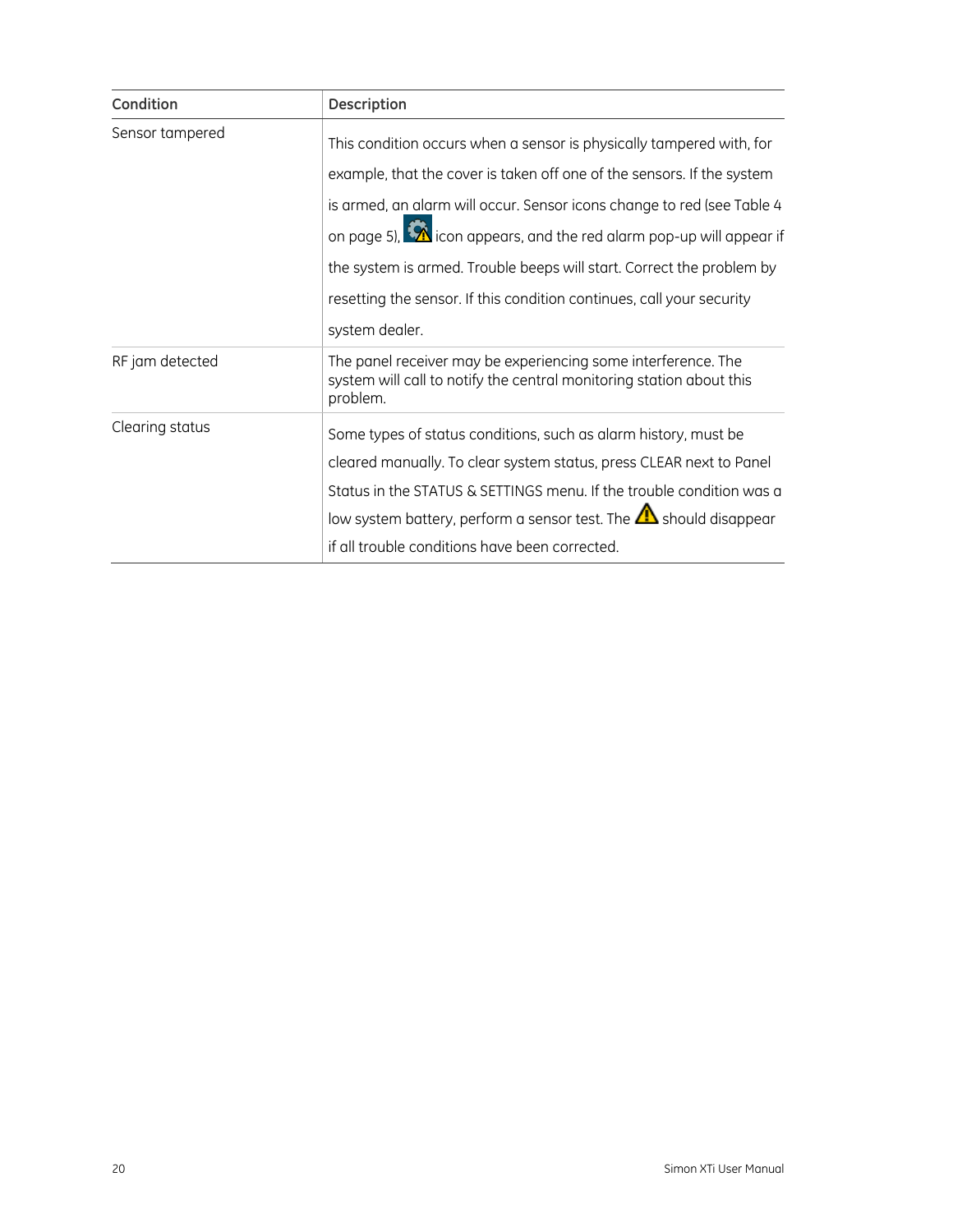## <span id="page-24-0"></span>**System configuration**

Your Simon XTi security system allows you to program certain user options. These options are accessed through the settings menu.

## <span id="page-24-1"></span>**Settings menu**

To enter the settings menu, press  $\bullet$  located at the bottom right of the main screen.

Press  $\left\{ \right. \times \right.$   $\left\{ \right. x$   $\right\}$  to exit a menu or option edit mode and navigate up one level. The panel automatically returns to the main screen after one minute of inactivity (4 minutes while performing a sensor test , 5 seconds while entering an access code).

## <span id="page-24-2"></span>**Code options**

The Simon XTi security system provides a system of codes to be entered when a certain level of authority is required to perform an action. These codes allow you to activate system options, customize panel operations, and generate a silent alarm. The default code is based on the code length (3, 4, 5, or 6-digit code) determined at installation. The code types are listed in [Table 12](#page-24-4) [below.](#page-24-4)

<span id="page-24-4"></span>

| Code                   | <b>Description</b>                                                                                                                                                                                                   |
|------------------------|----------------------------------------------------------------------------------------------------------------------------------------------------------------------------------------------------------------------|
| Master code            | The master code is the main code used for panel operations. The default<br>code will be 123, 1234, 12345, or 123456 depending on the value set by the<br>installer for code length.                                  |
| User codes 1 through 8 | These eight codes are supplemental user codes. You can use these codes<br>for panel operations such as disarming, but not programming. These codes<br>can be any 3, 4, 5, or 6-digits, depending on the code length. |
| Duress code            | Use the duress code to generate a silent duress alarm while disarming.                                                                                                                                               |

#### **Table 12: Code types**

**Note:** Any combination of invalid codes in excess of 40 key presses (such as fourteen invalid three-digit codes) will cause a system access alarm. The alarm locks all touchpads, except key fobs, for 90 seconds.

## <span id="page-24-3"></span>**Menu navigation**

Each menu contains a list of options and/or submenus. Changing screens and navigating menus is accomplished by using the various on-screen interactive icons. When accessing menus such as Programming or System Tests, the panel prompts you to enter an access code. To continue, enter your master code on the keypad and then press OK.

A gold icon indicates an option is selected.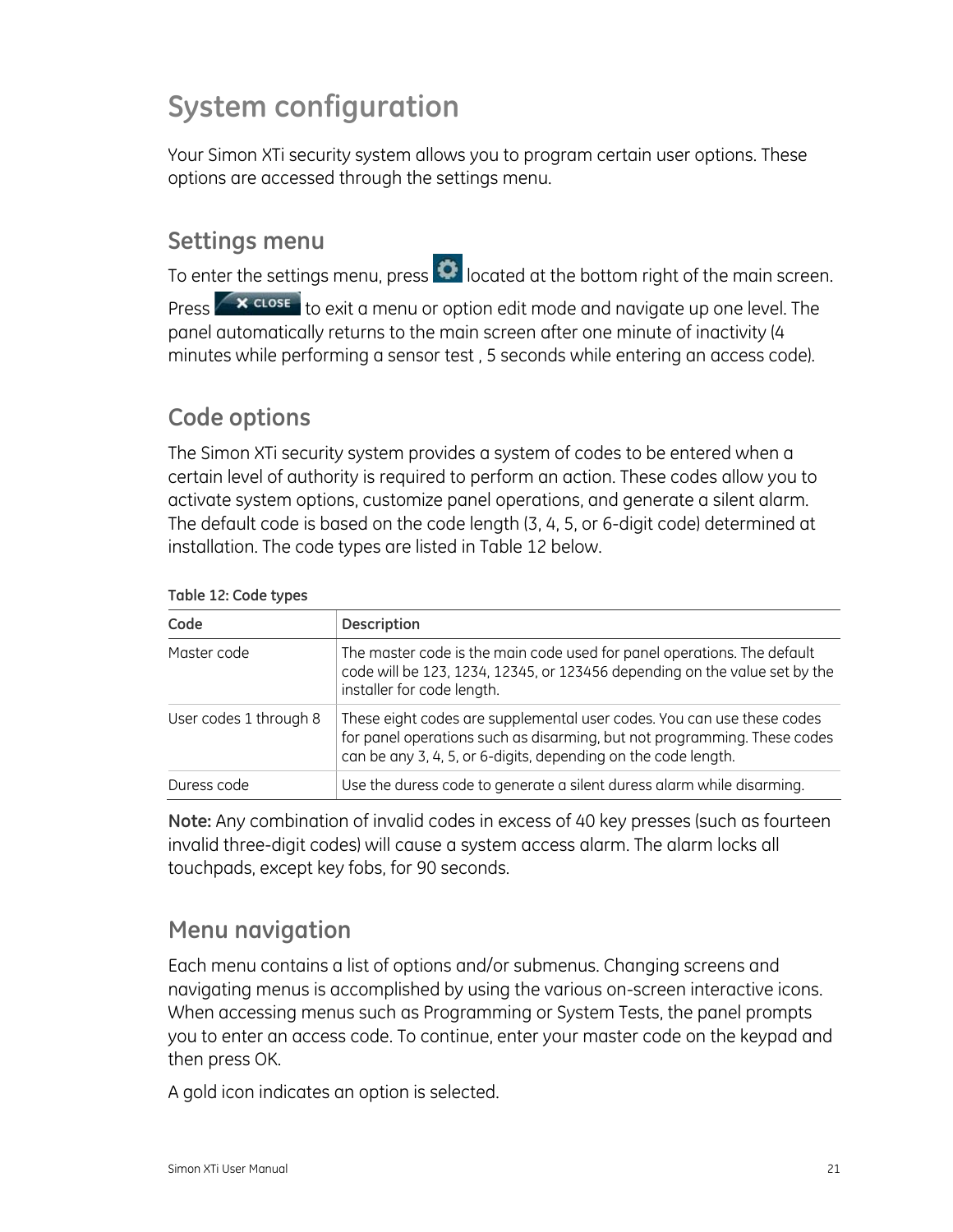A blue icon depicts indicates an option is not selected.

To program an option, first navigate to that option until it is displayed using the icons and then press the corresponding interactive icon (e.g. checkbox, radio icon, data entry window etc.) If pressing the option value's interactive icon transitions to another screen, make your changes there and press save or cancel when done.

Press **th** to enter the STATUS & SETTINGS menu.

#### **Table 13: Settings Menu structure**

| Event History                                                                                              |                     |                   |
|------------------------------------------------------------------------------------------------------------|---------------------|-------------------|
| Direct Bypass                                                                                              |                     |                   |
| Panel Status                                                                                               |                     |                   |
| Chime<br>Optional. Ask your dealer for more information.<br>Note: Has not been investigated by UL.         |                     |                   |
| Special Chime<br>Optional. Ask your dealer for more information.<br>Note: Has not been investigated by UL. |                     |                   |
| Lights<br>Optional. Ask your dealer for more information.<br>Note: Has not been investigated by UL.        |                     |                   |
| Door Locks<br>Optional. Ask your dealer for more information.<br>Note: Has not been investigated by UL.    |                     |                   |
| Voice Volume                                                                                               |                     |                   |
| Beep Volume                                                                                                |                     |                   |
| <b>Brightness</b>                                                                                          |                     |                   |
| Default Screen                                                                                             |                     |                   |
| Calibration                                                                                                |                     |                   |
| Help                                                                                                       |                     |                   |
| Set Date/Time                                                                                              |                     |                   |
| <b>System Tests</b>                                                                                        | Sensor Test         |                   |
|                                                                                                            | Comm Test           |                   |
|                                                                                                            | System Download     |                   |
| Programming                                                                                                | <b>Access Codes</b> | Master Code       |
|                                                                                                            |                     | User Codes 1 to 8 |
|                                                                                                            |                     | Duress Code       |
|                                                                                                            | Security            | Downloader Enable |
|                                                                                                            | Phone Numbers       | Phone Number 4    |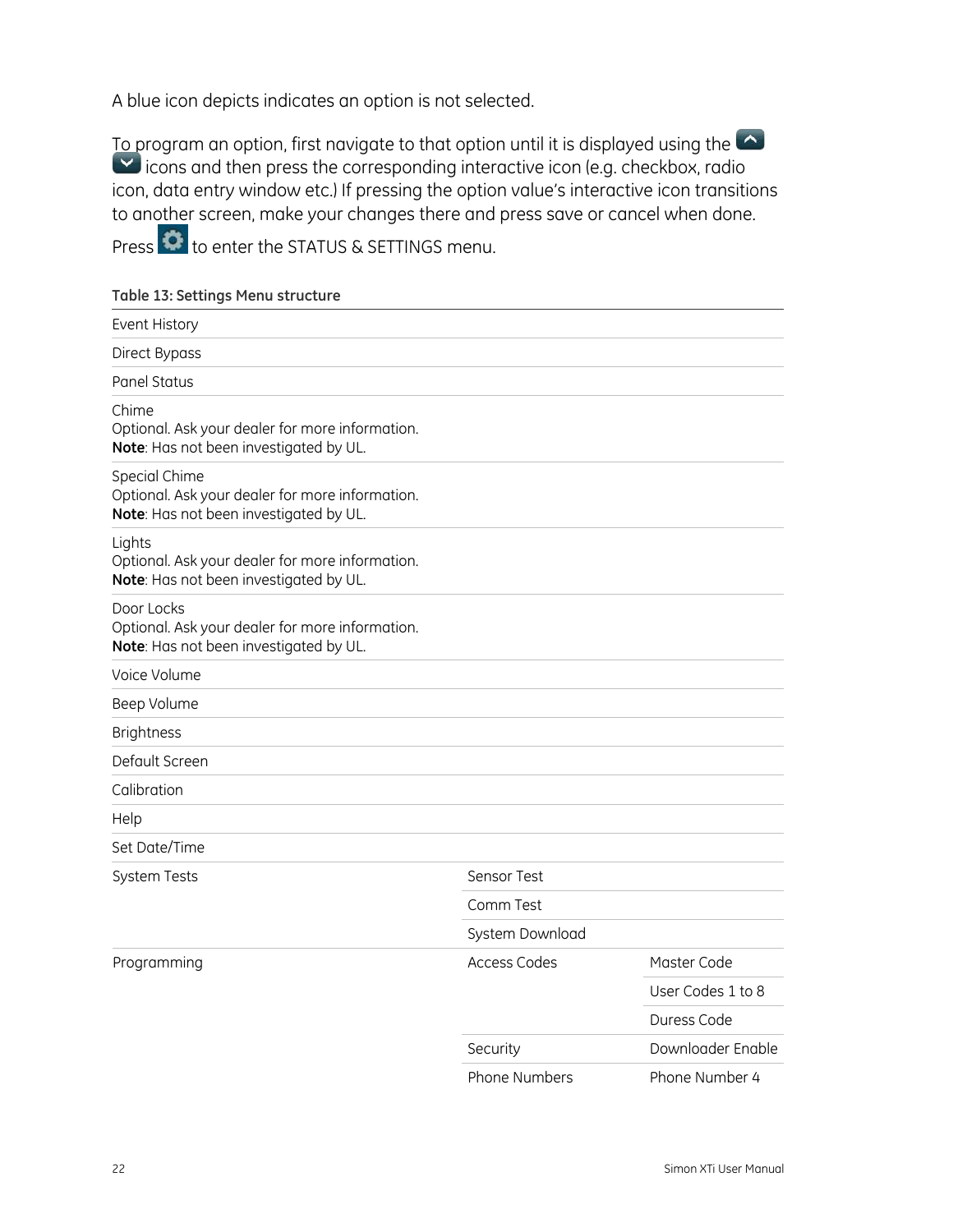| Interactive Services<br>Note: Optional. Ask your dealer for more<br>information. Has not been investigated by UL. |                    |
|-------------------------------------------------------------------------------------------------------------------|--------------------|
|                                                                                                                   | System Download    |
|                                                                                                                   | Comm Test          |
| <b>System Tests</b>                                                                                               | Sensor Test        |
|                                                                                                                   | Panel Piezo Alarms |
|                                                                                                                   | Panel Voice        |
| Siren Options                                                                                                     | Panel Piezo Beeps  |

Version

## <span id="page-26-0"></span>**Event History**

The panel will keep a history of the most recent 40 events. Press Show, next to Event History, to see them listed chronologically with the newest event at the top of the list.

**Note**: If a # appears in the Event History list, the event was not sent to the central station.

## <span id="page-26-1"></span>**Direct Bypass**

The panel will allow learned in sensors that are actively armed to be bypassed, so that they will not cause an alarm when the panel is armed. Press Select, next to Direct Bypass, and provide a valid access code to access this menu. The list shows all of your sensors with their current state (bypassed or not bypassed), press the state to change it.

## <span id="page-26-2"></span>**Panel Status**

Press the Listen, next to Panel Status, to have the panel speak the current status of the panel. If the **LISTEM** icon appears a trouble condition has occurred. Press Clear to clear certain panel status messages.

## <span id="page-26-3"></span>**Chime**

#### **To enable or disable the chime feature:**

- 1. Enter the Status & Settings menu and scroll to the Chime option.
- 2. Press On or Off to modify the setting (a gold icon indicates the option is selected).
- 3. Press Close to exit the Status & Settings menu.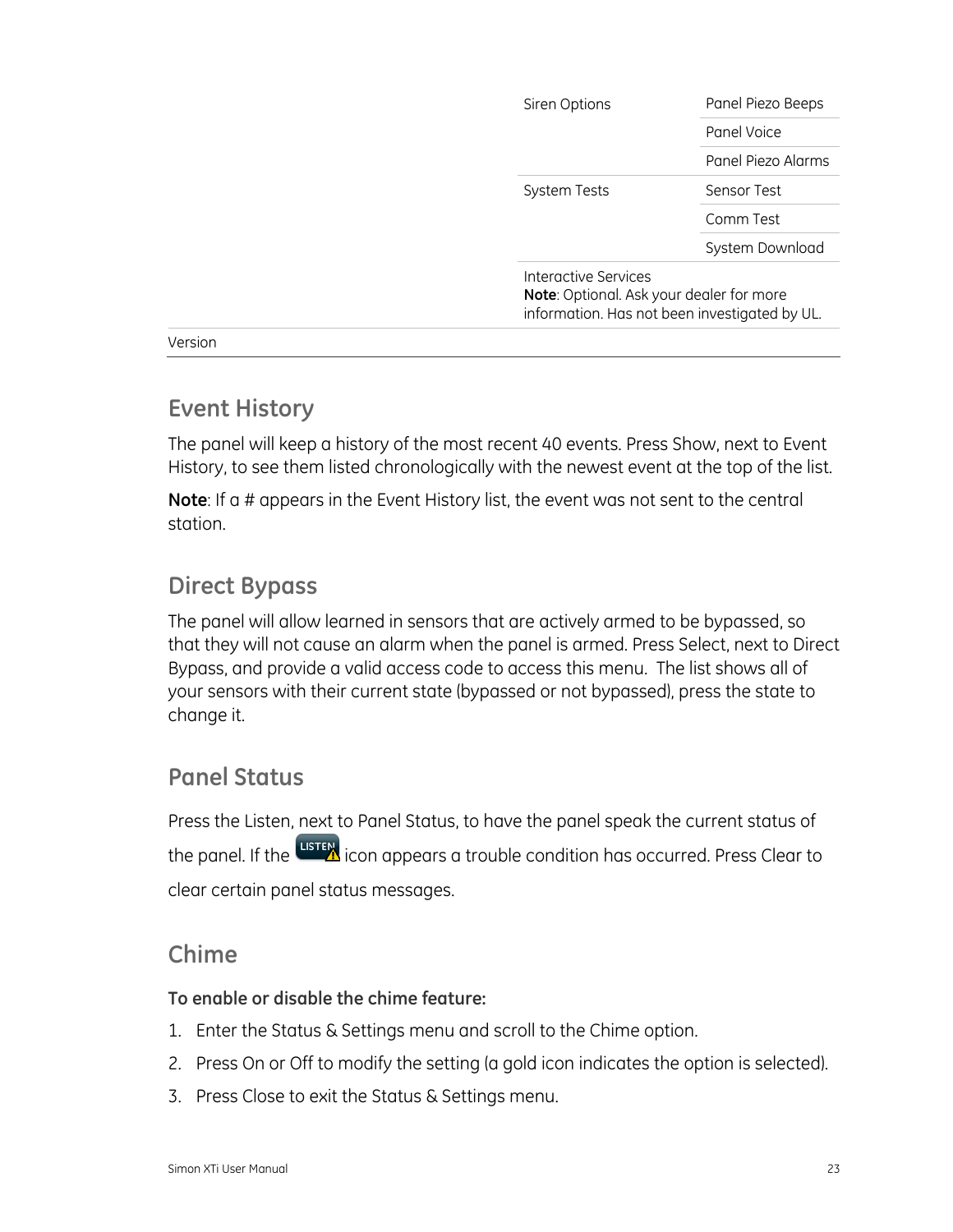**Note:** This menu option will not appear if chime sensors are not in your system.

## <span id="page-27-0"></span>**Special chime**

### **To enable or disable the special chime feature:**

- 1. Enter the Status & Settings menu and scroll to the Special Chime option.
- 2. Press On or Off to modify the setting (a gold icon indicates the option is selected).
- 3. Press Close to exit the Status & Settings menu.

**Note:** This menu option will not appear if special chime sensors are not in your system.

## <span id="page-27-1"></span>**Voice Volume**

From the Status & Settings screen, next to Voice Volume, press the left arrow to lower the voice volume and the right arrow to raise the voice volume. The bars between the arrows register the volume level. No bars is off. Four bars is loudest.



## <span id="page-27-2"></span>**Beep Volume**

From the Status & Settings screen, next to Beep Volume, press the left arrow to lower the beep volume and the right arrow to raise the beep volume. The bars between the arrows register the volume level. One bar is softest. Four bars is loudest.



## <span id="page-27-3"></span>**Brightness**

From the Status & Settings screen, next to Brightness, press the left arrow to make the screen less bright and the right arrow to make the screen more bright. The bars between the arrows register the brightness level. One bar is least bright. Four bars is brightest.

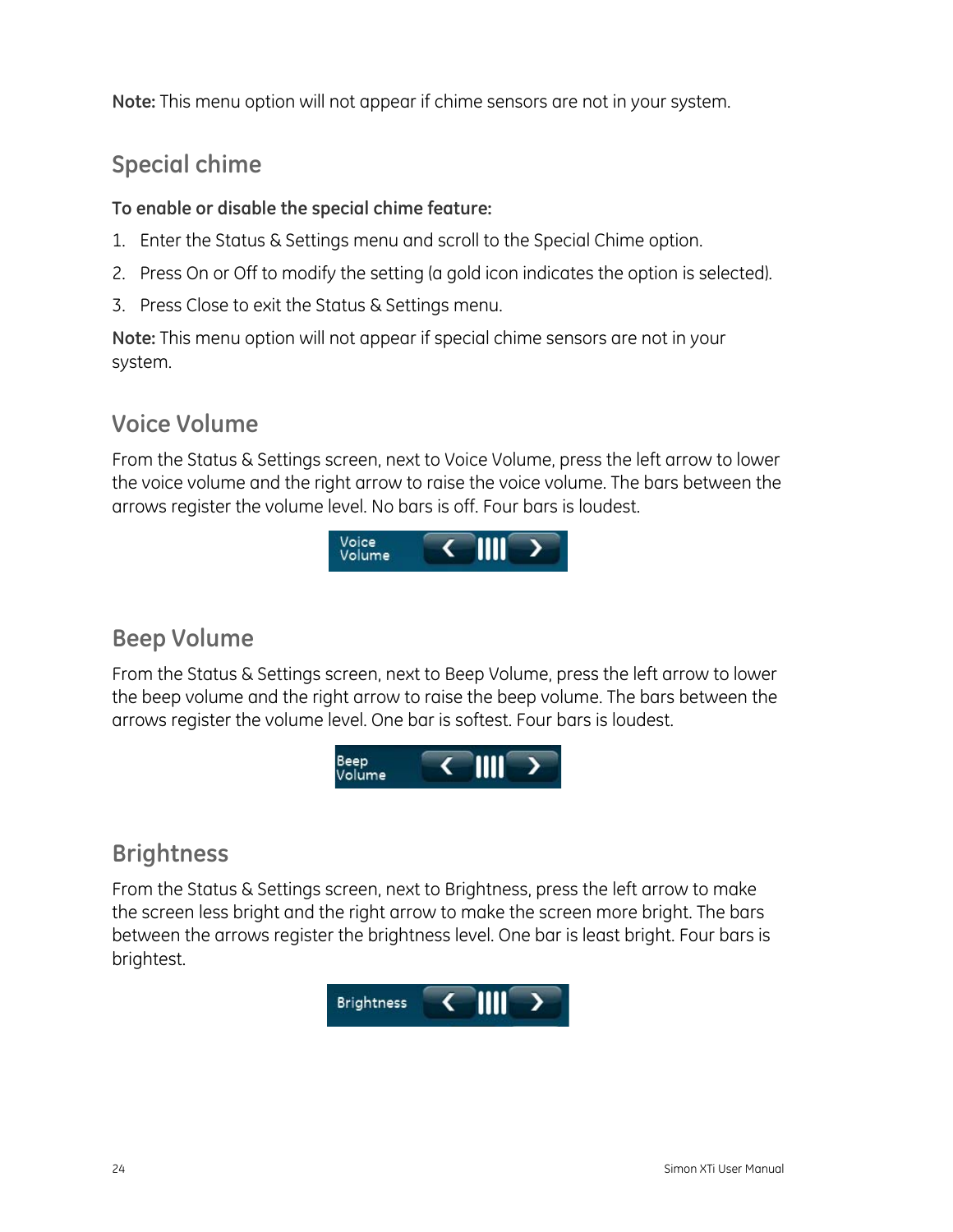## <span id="page-28-0"></span>**Default Screen**

From the Status & Settings screen, press MAIN or BLANK next to Default Screen. To make options visible on a blank screen, touch anywhere on the screen. The screen will stay visible for two minutes before returning to blank mode, if untouched. The green AC power icon will blink when in BLANK mode.



**Note:** The touch screen will automatically blank at 2:00 am daily for 60 minutes. Touch the screen to reactivate.

## <span id="page-28-1"></span>**Calibration**

The touch screen should arrive with proper screen calibration. This feature should only be used if there is a problem with your touch screen's calibration.

#### **To calibrate the screen:**

1. From the Status & Settings screen, press SHOW next to Calibration.



2. Touch the center of the cross using a soft, fine point as it appears in each corner of the screen.



After the cross in the fourth corner (bottom right) is pressed, the user will be returned to the Status & Settings screen.

## <span id="page-28-2"></span>**Help**

Press the Help icon to access a menu showing how to perform basic tasks on your Simon XTi.

1. From the Status & Setting screen, press the HELP icon.

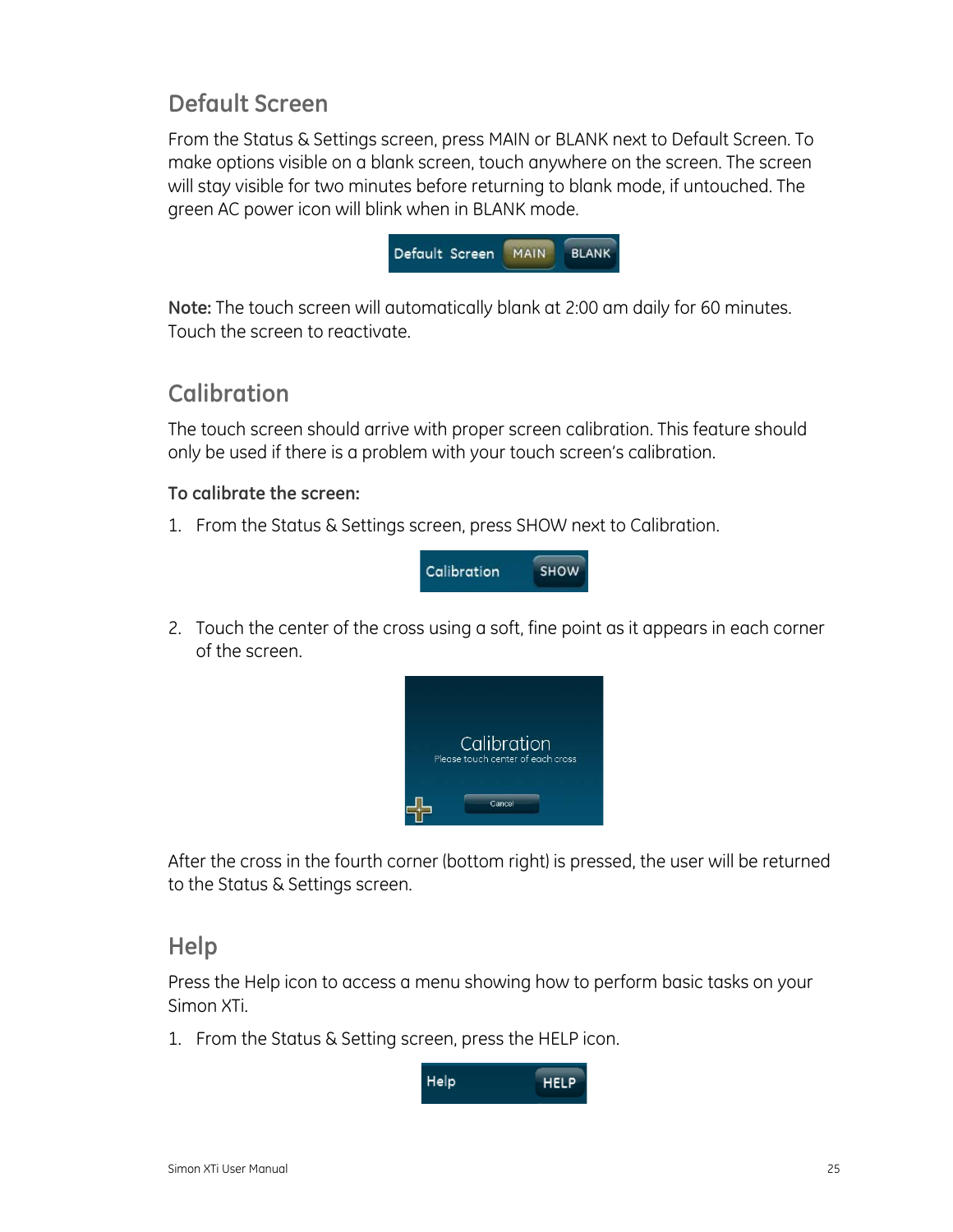2. From the SYSTEM HELP screen, choose the help topic to search.



- 3. Press  $\bigcirc$  and  $\bigcirc$  to scroll through help topics.
- 4. Press CLOSE to return to the previous screen.

## <span id="page-29-0"></span>**Set time and date**

If the panel loses both AC and battery power, upon power restoral the system time will reset to midnight and the date will reset to 1 - 1 - 2000, indicating it has not been set correctly.

Time format is: hour/minute/a.m. or p.m.

Date format is: month/day/year:

### **To set the time**

- 1. From the Status & Settings screen, select Set Date/Time.
- 2. Enter master access code.
- 3. From the Set Date/Time screen press the first box to set hour and press SAVE.
- 4. Press the second box to set minutes and press SAVE.
- 5. Press a.m/p.m. box to toggle a.m/p.m. setting.



#### **To set the date**

- 1. From the Set Date/Time screen press the first box in the second row to set month and press SAVE.
- 2. Press the second box to set day and press SAVE.
- 3. Press the third box and enter the year and press SAVE.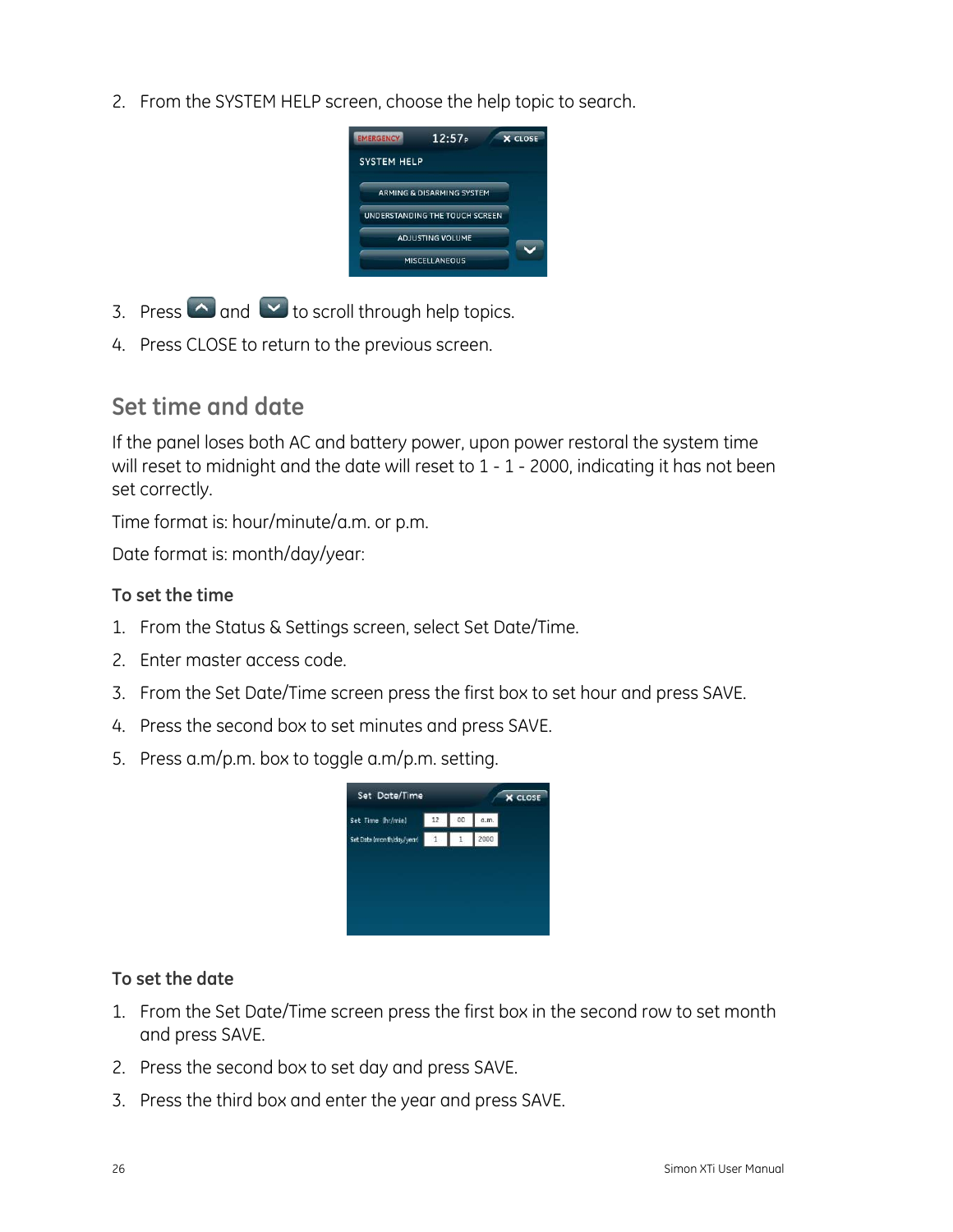4. Press CLOSE repeatedly to exit.

## <span id="page-30-0"></span>**Emergency icon**

In an emergency, touch the Emergency icon. An Emergency screen appears (See Emergency icon in [Table 4](#page-8-0) [on page 5](#page-8-0)). You will see three icons (Panic, Police, or Fire). Select the appropriate icon.

**Note**: If your system is connected to a security monitoring service, the authorities will be notified. This option may not be enabled. Contact your dealer for details.

If you initiate an emergency alarm by mistake, you can cancel the alarm by touching the red alarm icon ("[Alarms](#page-15-0)" [on page 12\)](#page-15-0) and entering your code within 30 seconds (typical time limit, contact your dealer for more information on your system configuration).

## <span id="page-30-1"></span>**System tests**

This menu lets you run sensor and communication tests, and initiate a phone call from the panel to Enterprise Downloader. For more information, see "[Testing](#page-34-0)" [on](#page-34-0)  [page 31](#page-34-0).

## <span id="page-30-2"></span>**Programming**

### **To enter programming mode:**

**Note**: Programming mode can only be entered if the system is disarmed.

- 1. Enter the Status & Settings menu.
- 2. Scroll until Programming is listed, press the Enter icon.
- 3. Enter your master code, and then press OK.

**Note**: You have four seconds between number presses to enter the code or you will be returned to the home screen.

At this point, you are in the Programming menu. At this level, the following submenus are accessible:

- Access Codes
- Security
- Phone Numbers
- Siren Options
- System Tests
- Interactive Services (Optional. Ask your dealer for more information.)

The sections below describe the options that you can program in each of the programming submenus.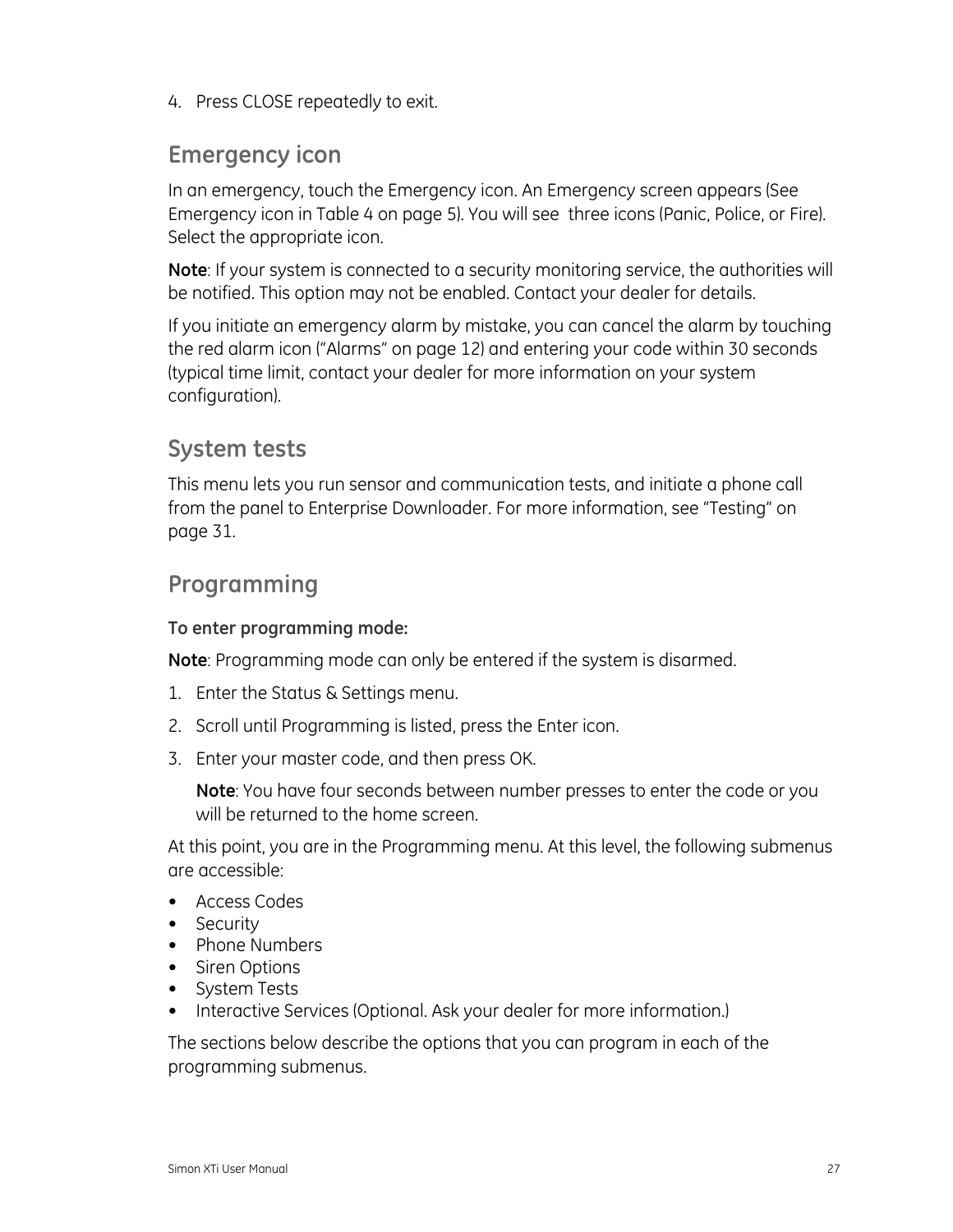#### **Access codes**

There are three types of access codes:

**Master code.** The master code is your most powerful code and can be used for all user operations including programming. The initial value of the master code is 123, 1234, 12345, or 123456, depending on the installer-programmed access code length.

**User codes 1 to 8.** There are eight user codes, which can be used for many user operations, but not programming or bypassing sensors. Initially, all user codes are blank. A user code can be deleted by pressing Delete while the code is being changed.

**Duress code.** The duress code, when used in place of another user code, generates a silent duress alarm that is reported to the central monitoring station. Initially, the duress code is blank. The duress code can be deleted by pressing Delete while the code is being changed.

#### **To add/edit access codes:**

- 1. From the Programming screen, press ACCESS CODES.
- 2. To add or edit an access code, press the white field next to the access code.
- 3. Enter the new/edited code on the numbered keypad and press SAVE.
- 4. Press CLOSE repeatedly to exit menus.

#### **Security**

The Security menu contains the Downloader Enable option. This option determines whether your dealer can access the system remotely.

#### **To program the download enable option:**

- 1. From the Programming screen, press SECURITY.
- 2. Press the Security icon.
- 3. To turn on an option, press  $\Box$  To turn off an option, press  $\Box$

Note: **indicates** the option is turned on.

4. Press CLOSE repeatedly to exit menus.

#### **Phone numbers**

Phone number 4 is the only system phone number that you can change. Therefore, it is often used for voice reporting alarms to your phone and can be programmed for this purpose by the installer.

**Note**: Certain system options must be programmed by the installer for voice reporting alarms to work properly.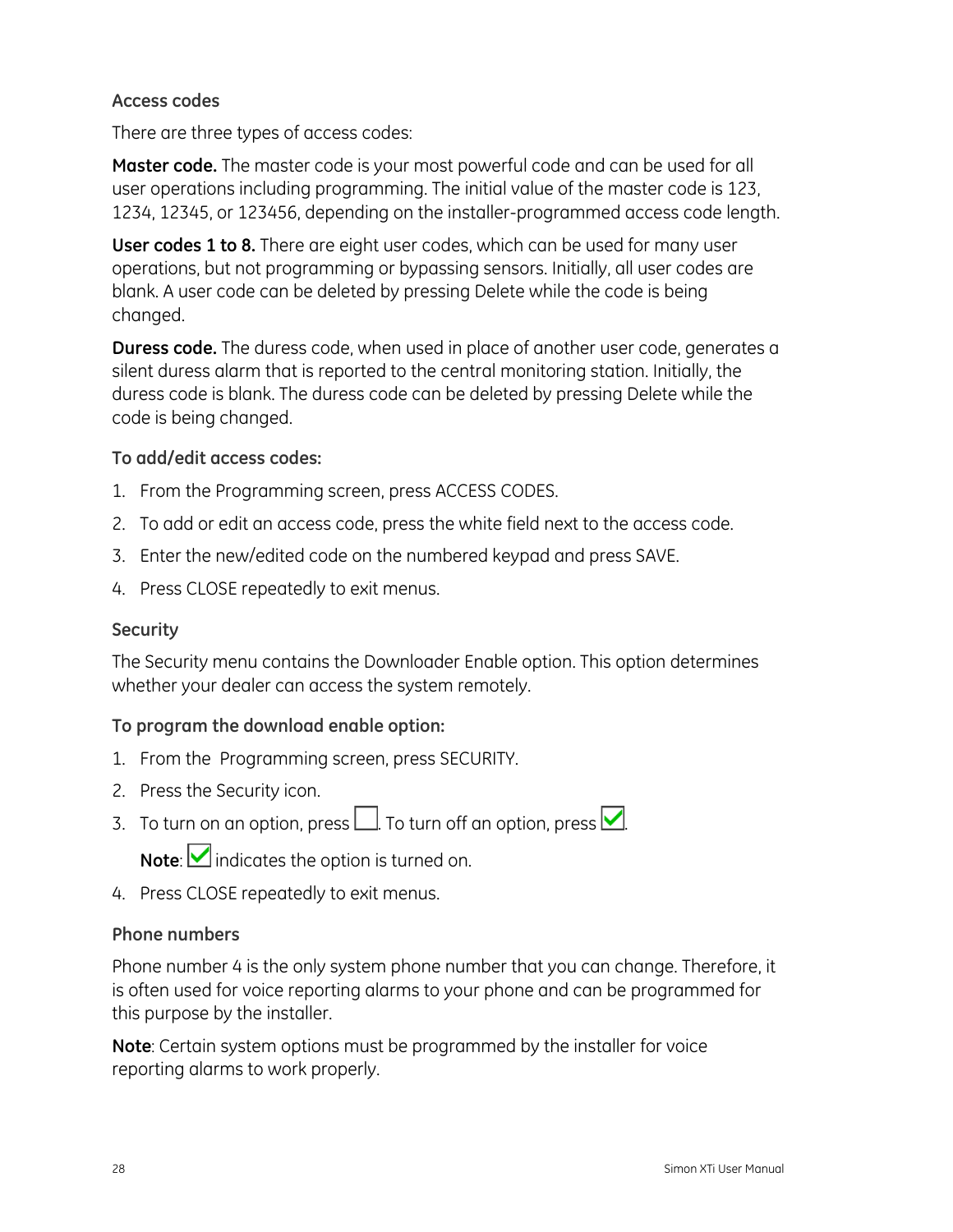#### **To add/edit phone number 4:**

- 1. From the Programming screen, press PHONE NUMBERS.
- 2. To add or edit a phone number, press the white field next to the Phone Number 4.
- 3. Enter the new/edited phone number on the numbered keypad and press SAVE. To delete a phone number, press DELETE.
- 4. Press CLOSE repeatedly to exit menus.

#### **Sirens options**

The panel has two built-in sound sources, a piezo siren and a speaker. The piezo siren makes alarm beeps and status beeps. Fire and intrusion alarm beeps are always played at high volume, while the volume of status beeps (such as trouble or chime beeps, entry and exit delay beeps, or emergency alarm beeps) is controlled by the Beep Volume in the Status and Settings screen. The speaker emits the panel's voice and sounds beeps when a key is pressed. The siren volume is also programmable.

The siren and built-in speaker options consist of the following:

**Panel piezo beeps.** (Status beeps sounded on the siren.) This option determines whether the panel sounds nonalarm beeps. To program piezo beeps:

- 1. From the Programming screen, press SIREN OPTIONS.
- 2. To turn on panel piezo beeps, press  $\Box$  To turn off, press  $\Box$

**Note:** indicates the panel piezo beeps are turned on.

3. Press CLOSE repeatedly to exit menus.

**Panel voice.** (Spoken phrases on the speaker and key press sounds from the speaker heard while controlling the system.) This option determines whether the panel speaks status messages and arming level changes. To program panel voice:

- 1. From the Programming screen, press SIREN OPTIONS.
- 2. To turn on panel voice, press  $\Box$ . To turn off, press  $\Box$ .

**Note:** indicates the panel voice is turned on.

3. Press CLOSE repeatedly to exit menus.

**Panel piezo alarms.** (Loud alarms on the siren). This option determines whether the panel sounds alarm beeps. To program panel piezo alarm:

- 1. From the Programming screen, press SIREN OPTIONS.
- 2. To turn on panel piezo alarms, press  $\Box$ . To turn off, press  $\Box$ .

Note: **indicates the panel piezo alarms is turned on.** 

3. Press CLOSE repeatedly to exit menus.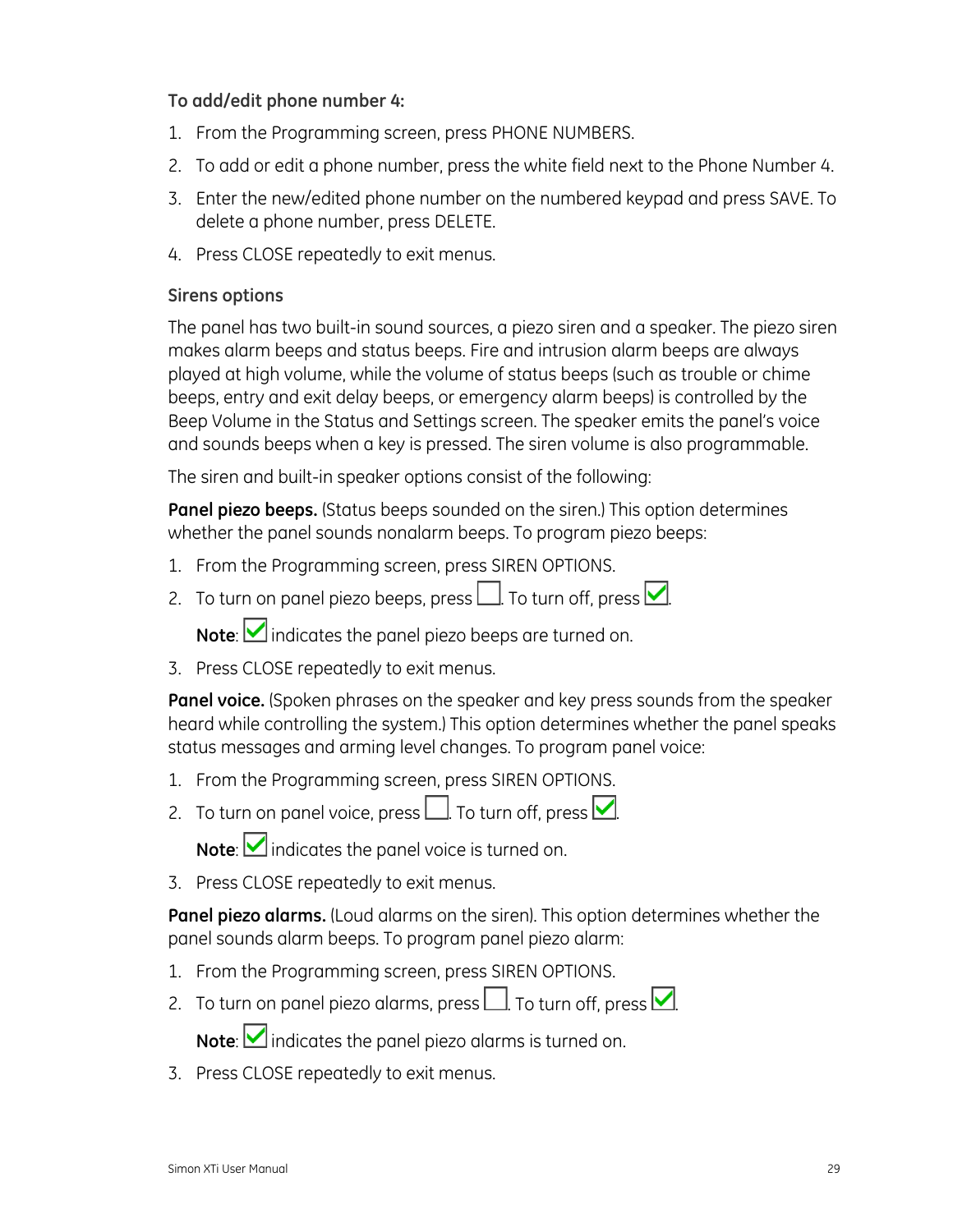**Caution:** Turning this option off will disable all system sirens. This option should only be turned off if the panel is configured with external sirens. Ask your installer for more information.

## <span id="page-33-0"></span>**Version**

This menu is a read-only display of the system's firmware version, the touch screen version, and copyright information.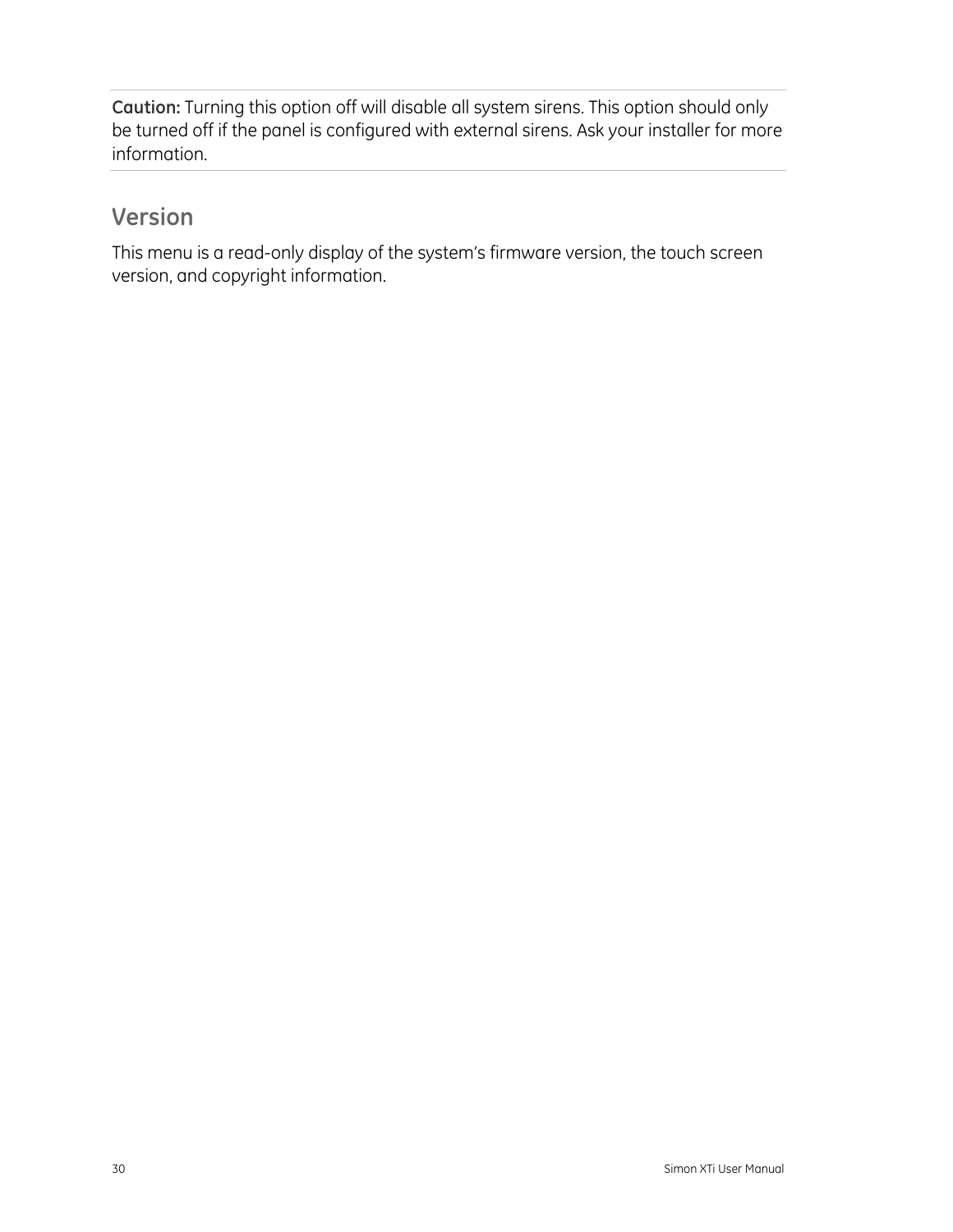## <span id="page-34-0"></span>**Testing**

This section includes:

- Sensor test
- Comm test
- System download

## <span id="page-34-1"></span>**Sensor test**

You should test sensors one at a time to make sure they are sending strong signals to the panel. You should test the sensors at least once a week.

## **To perform the sensor test:**

- 1. Enter the Status & Settings menu.
- 2. Scroll until System Tests is listed, Press Enter.
- 3. Enter your master code and press OK.
- 4. Press Sensor Test.
- 5. All sensors learned into your system will be listed.
- 6. Test any sensor you want by tripping the sensor (see [Table 14](#page-34-2) [below](#page-34-2) for details on how to trip each device).
- 7. The display will update with the total number of packets received from each individual sensor (see [Table 14](#page-34-2) [below](#page-34-2) for minimum number of packets required).

<span id="page-34-2"></span>

| Sensor                                | <b>Instructions</b>                                                                                                              | Minimum<br>packets required |
|---------------------------------------|----------------------------------------------------------------------------------------------------------------------------------|-----------------------------|
| Hardwire contact                      | Open the hardwire contact                                                                                                        | 1                           |
| Door/window                           | Open the secured door or window.                                                                                                 | 6 of 8                      |
| Carbon monoxide<br>alarm <sup>a</sup> | Press and hold the Test/Hush button (approximately 5<br>seconds) until the unit beeps two times, and then release<br>the button. | 6 of 8                      |
| Glassbreak <sup>a</sup>               | Test with an appropriate glass break sensor tester.                                                                              | 6 of 8                      |
| Motion sensor                         | Avoid the motion sensor field of view for 5 minutes, and<br>then enter its view.                                                 | 6 of 8                      |
| Smoke                                 | Press and hold the test button until the system sounds<br>transmission beeps.                                                    | 6 of 8                      |
| Key fob                               | Press and hold the Lock and Unlock buttons simultaneously<br>for 3 seconds.                                                      | 6 of 8                      |

**Table 14: Tripping sensors for sensor test**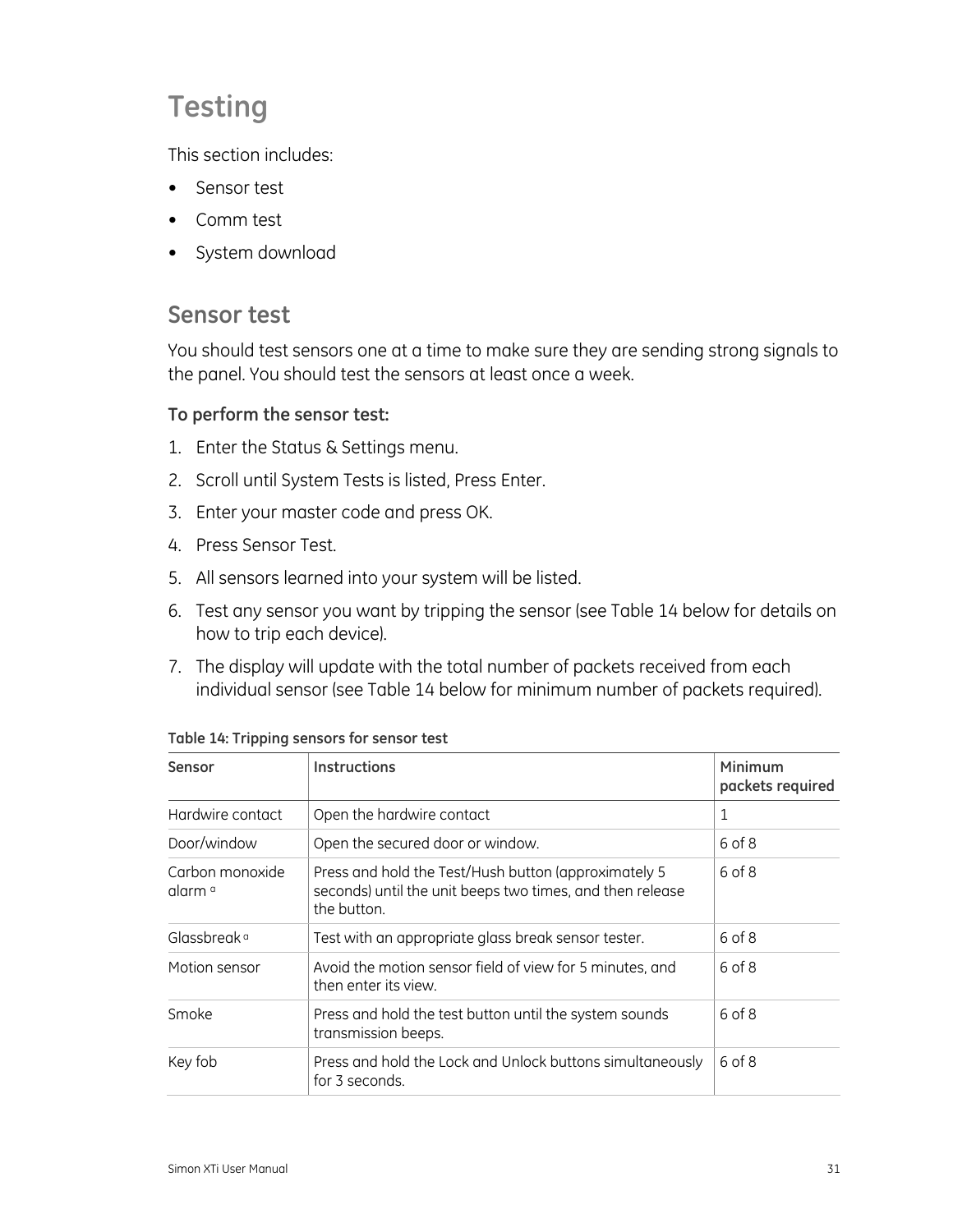| Sensor                                        | <b>Instructions</b>                                                                                                                                                                                                                  | Minimum<br>packets required |
|-----------------------------------------------|--------------------------------------------------------------------------------------------------------------------------------------------------------------------------------------------------------------------------------------|-----------------------------|
| Simon XT talking<br>touch screen <sup>a</sup> | For sensor testing a 1.0. touch screen, press and hold the<br>Emergency icon for 5 seconds.<br>For sensor testing a 1.1 or greater touch screen, press the<br>Settings (gear) icon, scroll down, and then press the RF Test<br>icon. | 6 of 8                      |

a. Not investigated for use by UL.

**Note:** Refer to specific sensor installation instructions for complete operation and testing details.

#### **Sensor testing notes**

- Conduct sensor test in all possible environmental conditions (for example: interior doors open and closed, HVAC system on and off, wireless music system turned on and off).
- Conduct sensor test whenever changes are made to the installation environment that may impact RF performance (for example: mirrors installed, metal backed wall paper, addition of other RF equipment).
- If a sensor doesn't meet minimum packet requirements, contact your installer.

## <span id="page-35-0"></span>**Comm test**

The comm test is used to check proper communication.

**Note**: If Comm Test is not finished, it will continue to run even if you exit program mode.

#### **To perform a comm test:**

- 1. Enter the Status & Settings menu.
- 2. Scroll until System Tests is listed, Press Enter.
- 3. Enter your master code and press OK.
- 4. Press Comm Test.

The panel displays if the comm test was successful or not.

## <span id="page-35-1"></span>**Central station communication**

After performing sensor tests, check that the system is reporting alarms successfully to the central station.

#### **To test communication with the central station:**

- 1. Call the central station and tell the operator that you will be testing the system.
- 2. Arm the system.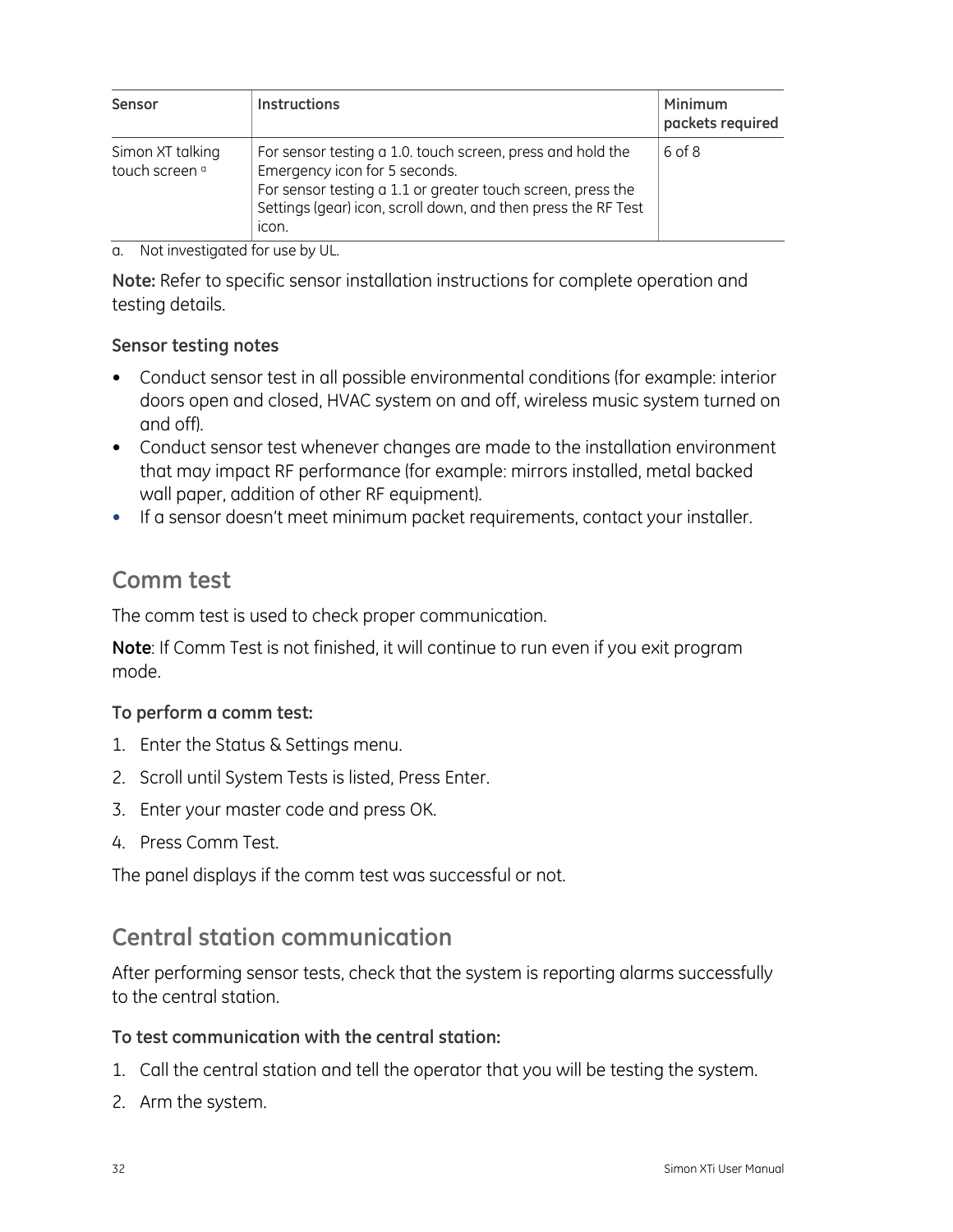- 3. Test an emergency panic icon and trip at least one sensor of each type (fire, intrusion, etc.) to verify that the appropriate alarms are working correctly. There could be a 30 second delay on intrusion devices.
- 4. When you finish testing the system, call the central station to verify that the alarms were received.

**Note:** If your system is not connected to a central monitoring station you won't be able to perform the communication test.

## <span id="page-36-0"></span>**System download**

You can initiate a download call to program your system with the settings specified by your installer. Use this feature only when instructed by your installer or dealer.

## **To initiate a download:**

- 1. Enter the Status & Settings menu.
- 2. Scroll until System Tests is listed, Press Enter.
- 3. Enter your master code and press OK.
- 4. Press the System Download icon.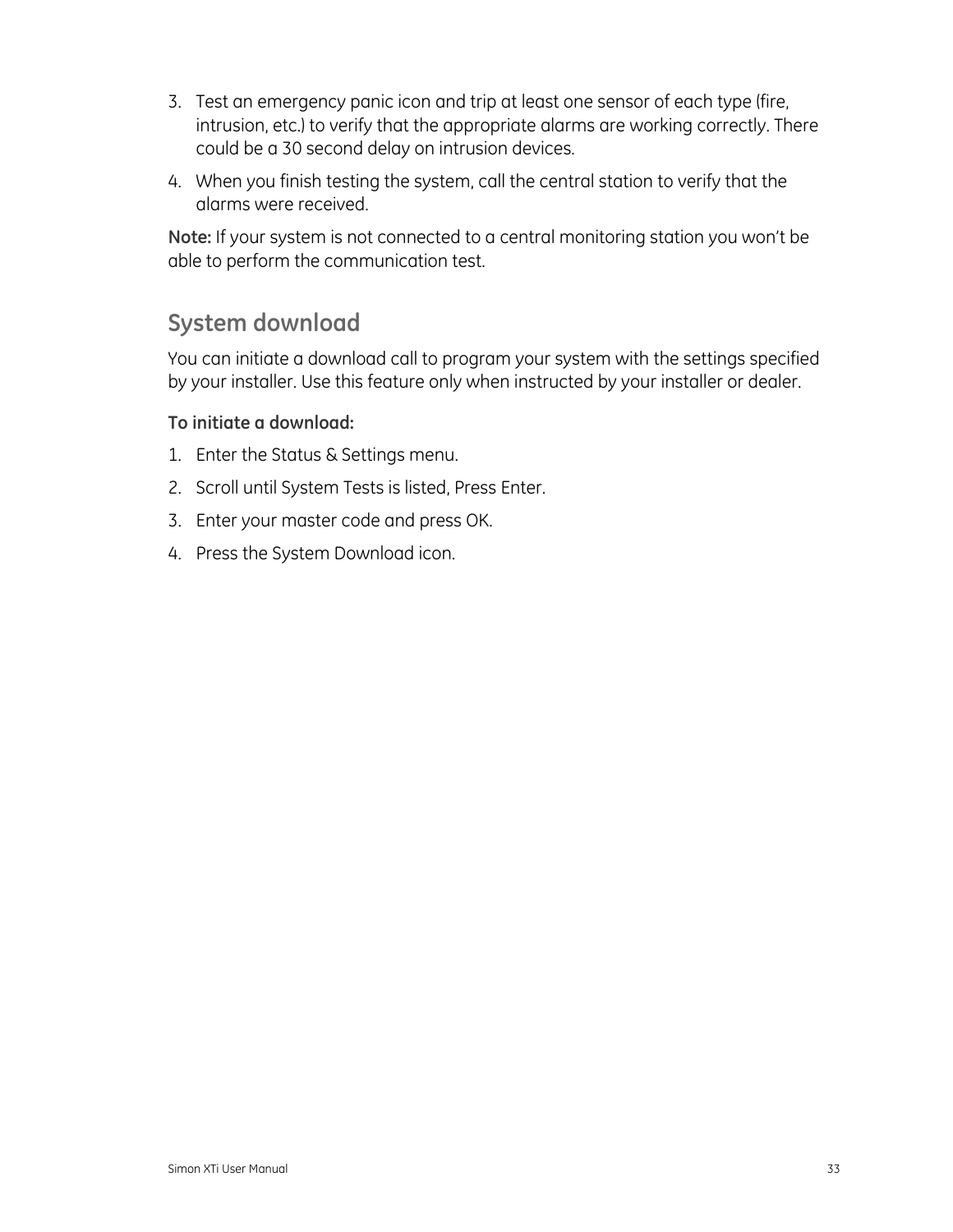## <span id="page-37-0"></span>**Reference information**

This section provides information on system limitations, emergency planning and smoke and heat detector locations. It also provides a place to list your sensor and module locations and other programming values.

## <span id="page-37-1"></span>**Alarm system limitations**

Not even the most advanced alarm system can guarantee protection against burglary, fire, or environmental problems. All alarm systems are subject to possible compromise or failure-to-warn for a variety of reasons.

- If sirens are not placed within hearing range of persons sleeping in remote parts of the premises, or if they are placed behind doors or other obstacles.
- If intruders gain access through unprotected points of entry or areas where sensors have been bypassed.
- If intruders have the technical means of bypassing, jamming, or disconnecting all or part of the system.
- If power to sensors is inadequate or disconnected.
- If freeze or any environmental sensors are not located in areas where the appropriate condition can be detected.
- If smoke does not reach a smoke sensor. For example, smoke sensors cannot detect smoke in chimneys, walls, roofs, or areas blocked by a closed door. Sensors may not detect smoke in other levels of the building. Sensors may not warn in time when fires are caused by smoking in bed, explosions, improper storage of flammables, overloaded electrical circuits, or other hazardous conditions.
- If telephone lines are out of service.

Inadequate maintenance is the most common cause of alarm failure. Therefore, test your system at least once per week to be sure sensors, sirens, and phone communication are all working correctly.

Although having an alarm system may make you eligible for reduced insurance premiums, the system is no substitute for insurance.

**WARNING:** Security system devices cannot compensate you for the loss of life or property.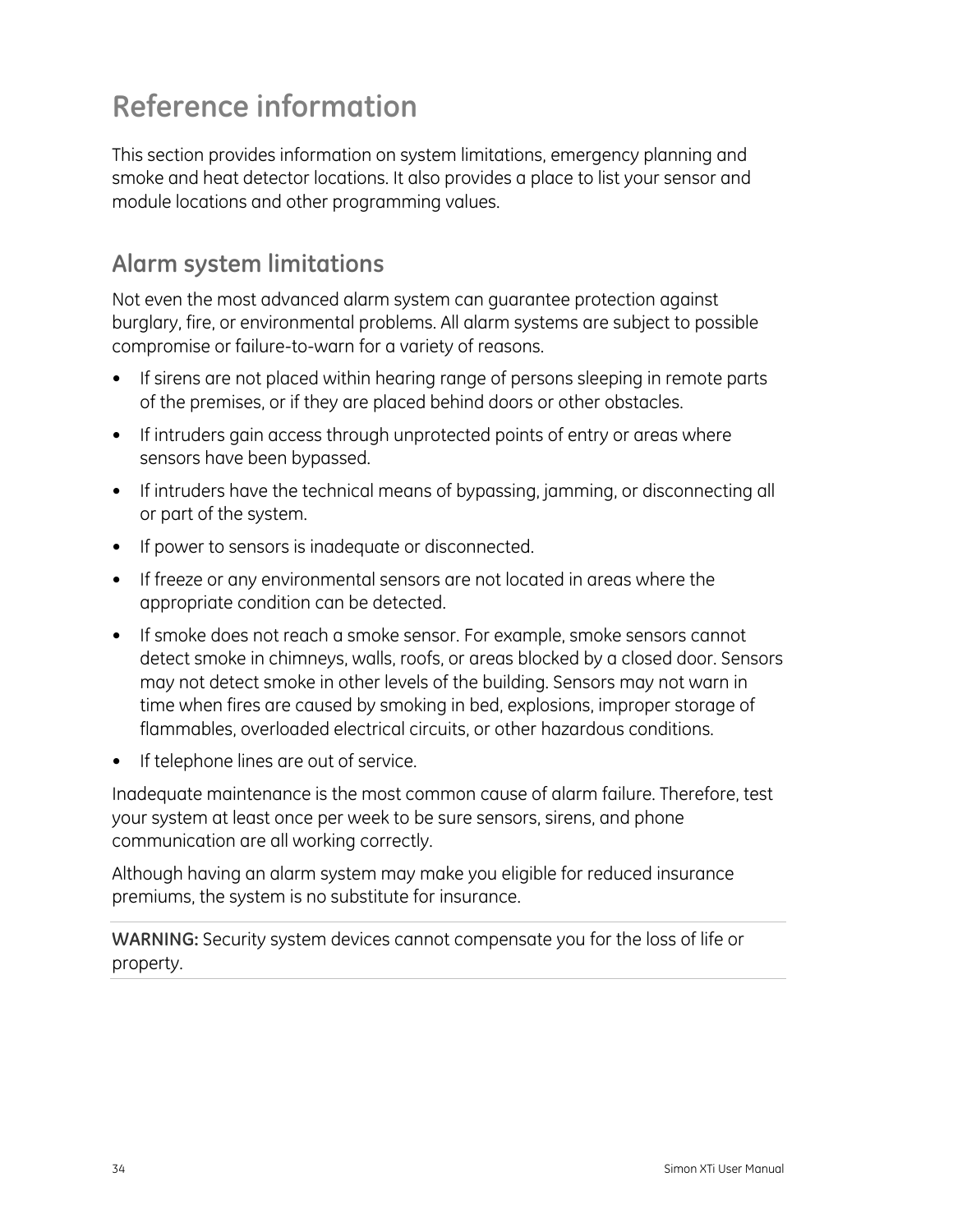## <span id="page-38-0"></span>**Emergency planning**

Since an emergency is always unexpected, you should develop plans to help prepare for a variety of emergencies. Periodically discuss and rehearse emergency plans to include the following:

- Understand how to use your security system.
- Know the normal state of doors and windows: open, closed, or locked.
- Escape fast! (Do not stop to pack).
- Use a different escape route if closed doors feel hot to the touch.
- Crawl and hold your breath as much as possible to help reduce smoke inhalation during your escape.
- Meet at a designated outdoor location.
- Emphasize that no one should return to the premises if there is a fire.
- Notify the fire department from a neighbor's phone.
- Emphasize that no one should enter the premises if they hear sirens in the house.
- If you arrive at the premises and hear sirens, do no enter. Call for emergency assistance with your cell phone, or from a neighbor's phone.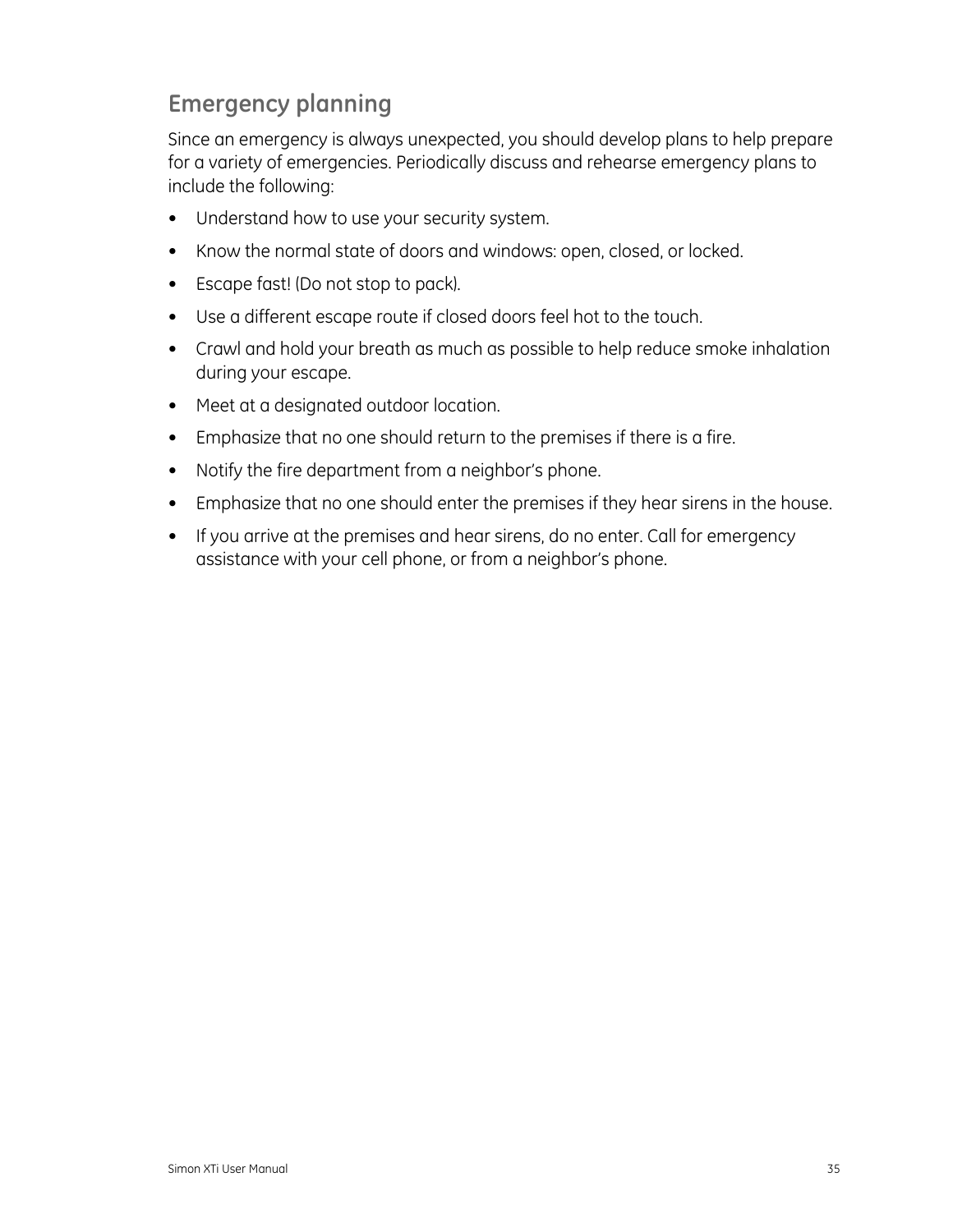

#### **Your floor plan**

Use the following guidelines when drawing your floor plan:

- Show all building levels.
- Show exits from each room (two per room are recommended).
- Show the location of all security system components.
- Show the location of any fire extinguishers.

## <span id="page-39-0"></span>**Cleaning the touch screen**

If necessary, use a soft lint-free cloth to clear smudges on the touch screen; do not use glass cleaner on the touch screen.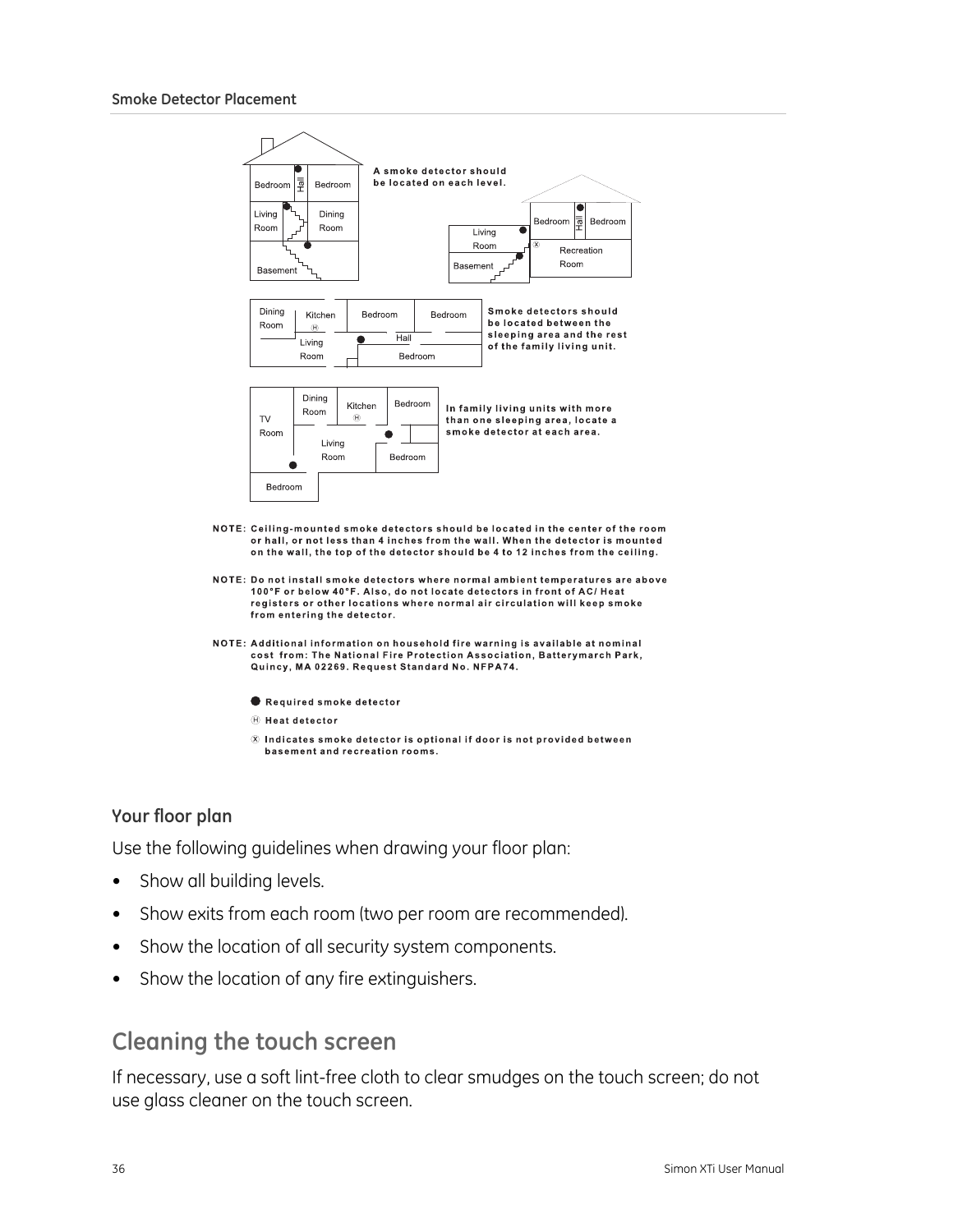## <span id="page-40-0"></span>**Disposal**

Dispose of all equipment is accordance with local requirements.

Contact your installer for more information.

## <span id="page-40-1"></span>**Sensor and module locations**

Use [Table 15](#page-40-2) [below](#page-40-2) to list your sensor and module locations.

<span id="page-40-2"></span>

| Sensor number | Sensor name | Sensor type        | Location   |
|---------------|-------------|--------------------|------------|
| Example       | Front door  | Door/window sensor | Front door |
| $1.$          |             |                    |            |
| 2.            |             |                    |            |
| 3.            |             |                    |            |
| 4.            |             |                    |            |
| 5.            |             |                    |            |
| 6.            |             |                    |            |
| 7.            |             |                    |            |
| 8.            |             |                    |            |
| 9.            |             |                    |            |
| 10.           |             |                    |            |
| 11.           |             |                    |            |
| 12.           |             |                    |            |
| 13.           |             |                    |            |
| 14.           |             |                    |            |
| 15.           |             |                    |            |
| 16.           |             |                    |            |
| 17.           |             |                    |            |
| 18.           |             |                    |            |
| 19.           |             |                    |            |
| 20.           |             |                    |            |
| 21.           |             |                    |            |
| 22.           |             |                    |            |
| 23.           |             |                    |            |
| 24.           |             |                    |            |
| 25.           |             |                    |            |

**Table 15: Sensor and module locations**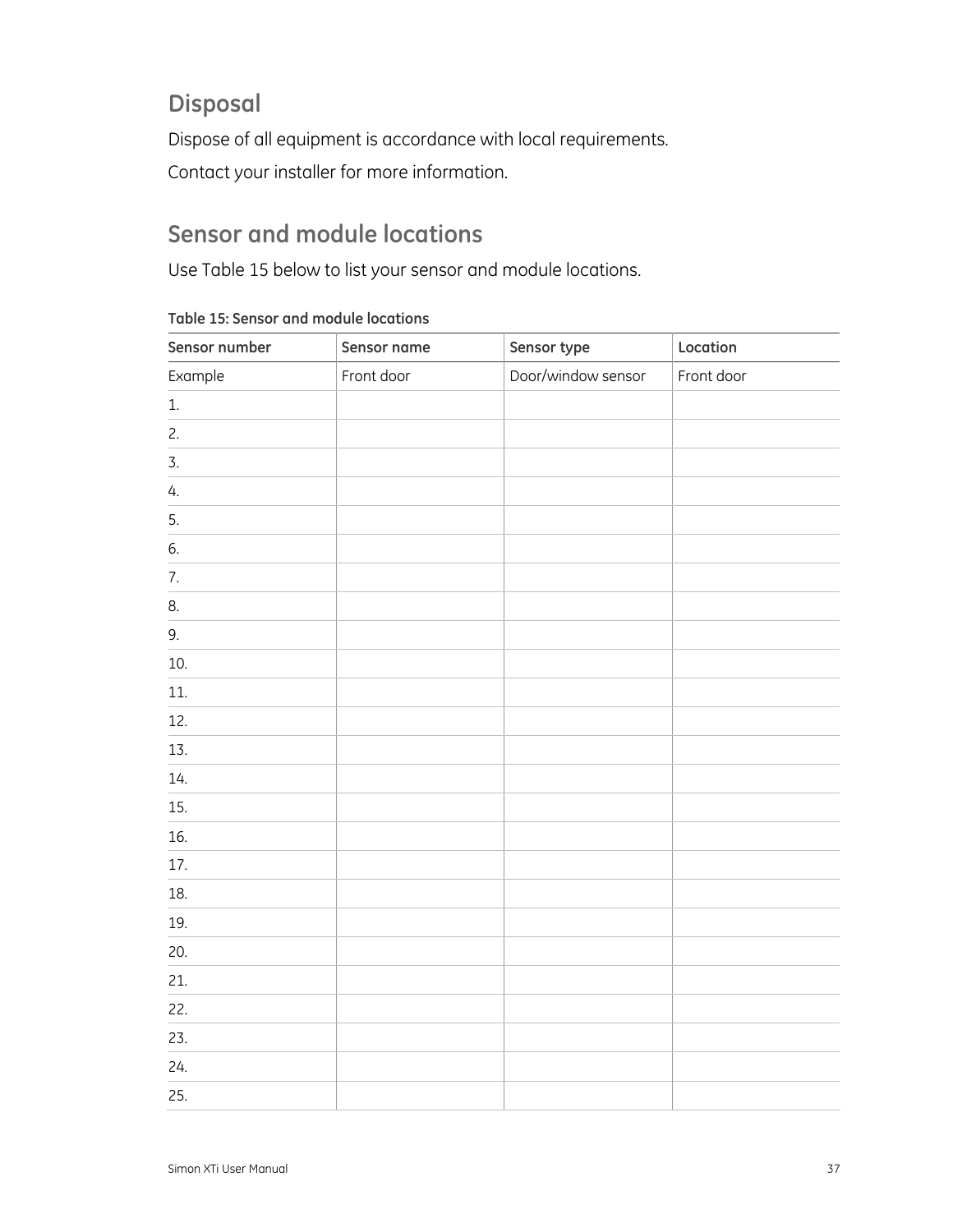| Sensor number | Sensor name | Sensor type | Location |
|---------------|-------------|-------------|----------|
| 26.           |             |             |          |
| 27.           |             |             |          |
| 28.           |             |             |          |
| 29.           |             |             |          |
| 30.           |             |             |          |
| 31.           |             |             |          |
| 32.           |             |             |          |
| 33.           |             |             |          |
| 34.           |             |             |          |
| 35.           |             |             |          |
| 36.           |             |             |          |
| 37.           |             |             |          |
| 38.           |             |             |          |
| 39.           |             |             |          |
| 40.           |             |             |          |

## <span id="page-41-0"></span>**Access codes**

Use [Table 16](#page-41-2) [below](#page-41-2) to record your access codes.

#### <span id="page-41-2"></span>**Table 16: Access codes**

| Code description | Code |
|------------------|------|
| Master code      |      |
| User code 1      |      |
| User code 2      |      |
| User code 3      |      |
| User code 4      |      |
| User code 5      |      |
| User code 6      |      |
| User code 7      |      |
| User code 8      |      |
| Duress code      |      |

## <span id="page-41-1"></span>**Delays**

Use [Table 17](#page-42-1) [on page 39](#page-42-1) to record your delay times.